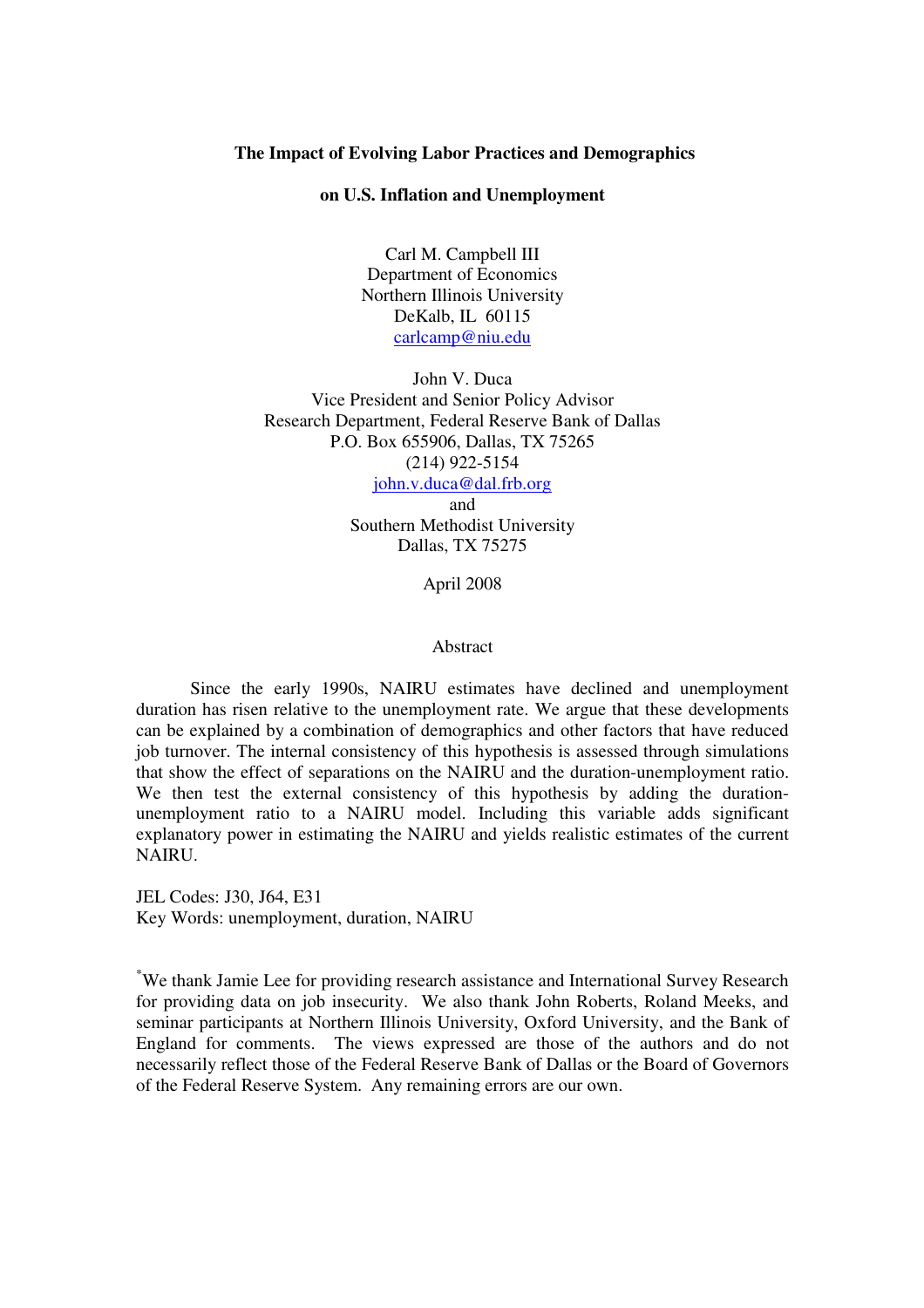## **I. Introduction**

This study assesses whether an apparent decline in the NAIRU since the early 1990s is attributable to changes in U.S. labor practices and demographic factors that are reflected in a concomitant rise in average unemployment duration relative to the unemployment rate. In this period, the U.S. unemployment rate fluctuated in a low range, with inflation below what prior experience suggested, sparking a renewed recognition that the "natural" rate of unemployment is not precisely known and is subject to shifts. Although this phenomenon has been well documented (e.g., Staiger, Stock, and Watson, 1997, and Gordon, 1997), there has been less progress in accounting for the drop in the NAIRU. While demographic changes have played a role (Abraham and Shimer, 2001), they cannot fully account for the decline (Katz and Krueger, 1999, and Staiger, Stock, and Watson, 2001). Demographics also cannot largely explain the rise in the ratio of the average duration of unemployment to the unemployment rate, which has increased more since the late 1990s than what prior experience would suggest based on swings in the share of the labor force that is age 35 and older (Figure 1).

This study argues that both of these phenomena may have resulted from a fall in the job separation rate (i.e., separations out of employment). A decrease in separations means that there are fewer job vacancies at a given unemployment rate, implying that the hiring rate is lower at each unemployment rate and that the ratio of average duration to unemployment is consequently higher. In addition, both an efficiency wage model and a matching model predict that a fall in the separation rate leads to a fall in the natural rate.

Data from Shimer (2007) suggests that job separations have decreased more than predicted by demographics since the early 1990s. While it is difficult to pinpoint the exact reason for a decline in job turnover, there are several plausible explanations for this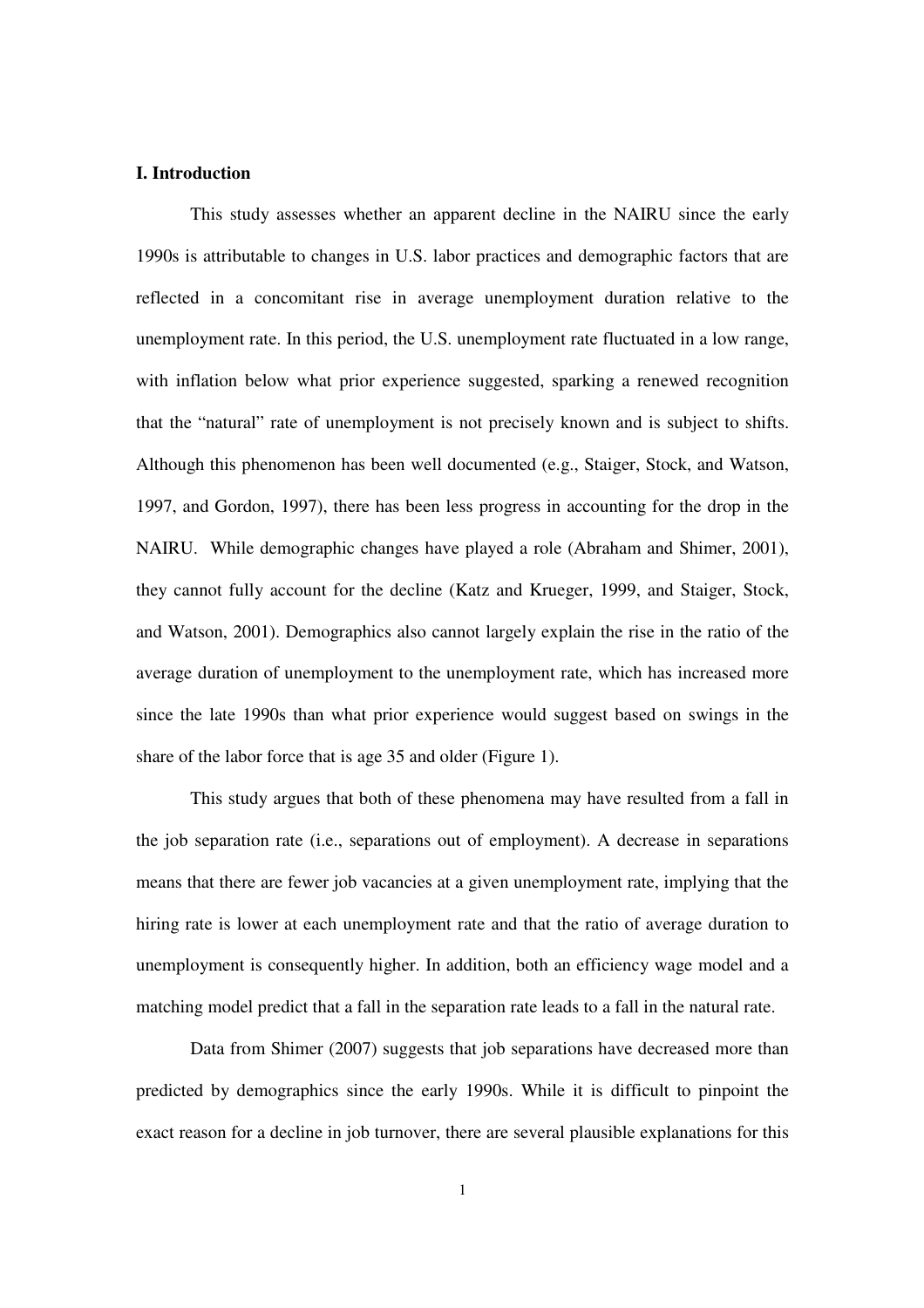decrease. First, downsizing during the 1990-91 recession and its aftermath may have caused workers to perceive a lower degree of job security. Workers who are more worried about layoffs are probably less likely to change jobs, since they may be uncertain about the quality of the match with their new employer and since the most recently hired workers are often the first to be laid off. Consistent with this explanation, Figure 2 shows that the share of workers worried about their job security (based on surveys conducted by International Survey Research) has generally been higher since the late 1980s. Second, Abraham and Shimer (2001) find that women's labor force attachment has increased, as evidenced by a significant decrease in the transition rate from employment to out of the labor force. Third, selection problems in obtaining health benefits at a new job may have become more significant as real health care costs have risen, discouraging workers from seeking new job matches. Fourth, as documented by Acemoglu (2002), within-group wage inequality has significantly increased in recent decades. If workers are risk averse, this increased inequality reduces the expected utility of unemployed individuals, decreasing the propensity to shirk and to quit into unemployment.

We use two approaches to analyze the validity and plausibility of the hypothesis that the fall in the natural rate and the rise in the duration-unemployment ratio are related to a decline in job turnover. First, we use an efficiency wage framework to show that a decrease in the equilibrium separation rate lowers the NAIRU and raises the duration-tounemployment ratio. (An appendix available from the authors demonstrates that similar predictions arise in a matching model.) Given the effects of separations on both variables, this model predicts that the elasticity of the NAIRU with respect to the durationunemployment ratio equals –1. We then simulate the NAIRU and the durationunemployment ratio over 1960-2005, under the assumption that changes in the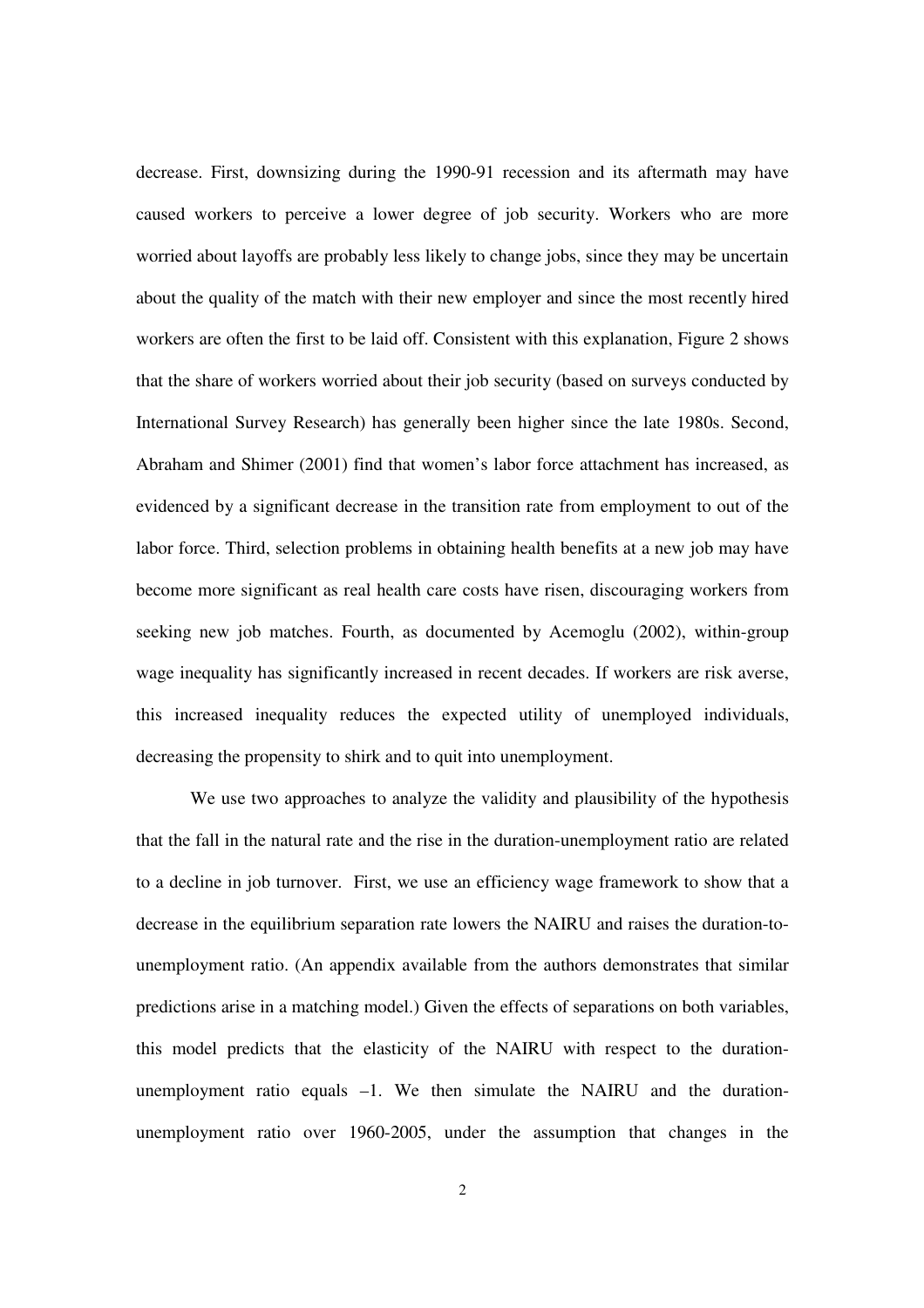equilibrium separation rate are caused solely by demographics. These simulations generally track the natural rate and the duration-unemployment ratio through the early 1990s. Thereafter, however, the simulations substantially over-predict the natural rate and substantially under-predict the duration-unemployment ratio. Starting in the early 1990s, Shimer's (2007) measure of the actual separation rate falls significantly relative to the demographically estimated separation rate used in the simulations. When the simulations are rerun under the assumption that the separation rate falls in line with Shimer's measure, the simulations track the NAIRU and the duration-unemployment ratio very closely since the early 1990s. This pattern suggests that, together, demographic and nondemographic factors affecting the separation rate can account for the fall in the natural rate and the rise in the duration-unemployment ratio in recent decades.

Second, we add the duration-to-unemployment rate ratio to NAIRU models to see if this labor gauge adds marginal information in the presence of the overall or demographically-adjusted unemployment rate. The rationale for including this variable is that the model predicts that the NAIRU depends on the equilibrium separation rate, and the duration-unemployment ratio is related to the separation rate but is less affected by business cycle fluctuations. The coefficient on the duration-unemployment ratio is always significant, and the estimated elasticity of the NAIRU with respect to the durationunemployment ratio is close to  $-1$ , the elasticity predicted by the theoretical model. Using this estimated model, we construct estimates of a time-varying NAIRU, and our results suggest that the duration-unemployment ratio can reasonably account for changes in the NAIRU over time.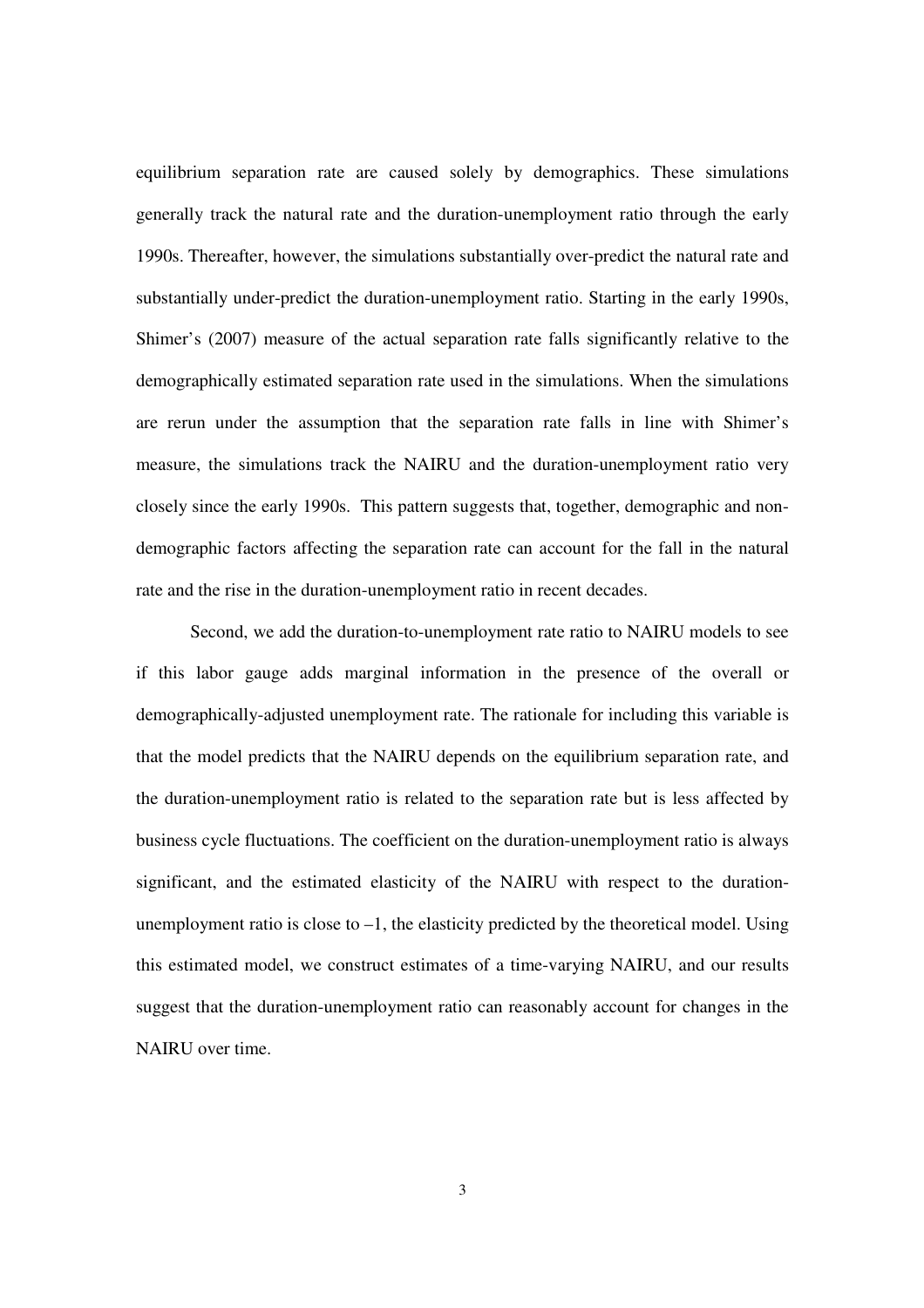#### **II. Simulations of the Natural Rate and Average Duration**

#### Model

This subsection describes the model used to analyze changes over time in the natural rate of unemployment and the duration-unemployment ratio. It is assumed that there are two classes of workers, where type 1 workers are older (age 35 and over) and type 2 are younger, and we denote the employment of each type as  $L_1$  and  $L_2$ .

We assume firms pay efficiency wages and that the efficiency of type *i* workers is

$$
e^{i} = e^{i} \left( \frac{W_{i}}{\overline{W_{i}}}, h_{i} \right), \tag{1}
$$

where  $W_i$  is the wage the firm pays,  $W_i$  is the economywide average wage rate for type  $i$ workers, and  $h_i$  is the probability of hire each period for an unemployed worker of type *i*. While efficiency wage models generally treat efficiency as a function of the unemployment rate, it is more reasonable to model it as a function of the hiring rate. In the shirking model of Shapiro and Stiglitz (1984), the cost of losing one's job depends on the probability of finding a new job if dismissed, which depends on the hiring rate rather than on the unemployment rate, *per se*. In the turnover cost models of Stiglitz (1974), Schlicht (1978), and Salop (1979), the propensity to quit should depend on the probability of finding another job. While many quits are into another job rather than into unemployment, it is likely that the probability of finding another job when employed is closely related to the probability of finding a job when unemployed. Thus, the probability of hire for an unemployed worker should affect both quits into unemployment and quits into a different job. $<sup>1</sup>$ </sup>

 The probability of an unemployed worker being hired depends on the number of matches (as a percentage of the labor force) between the unemployed and employers with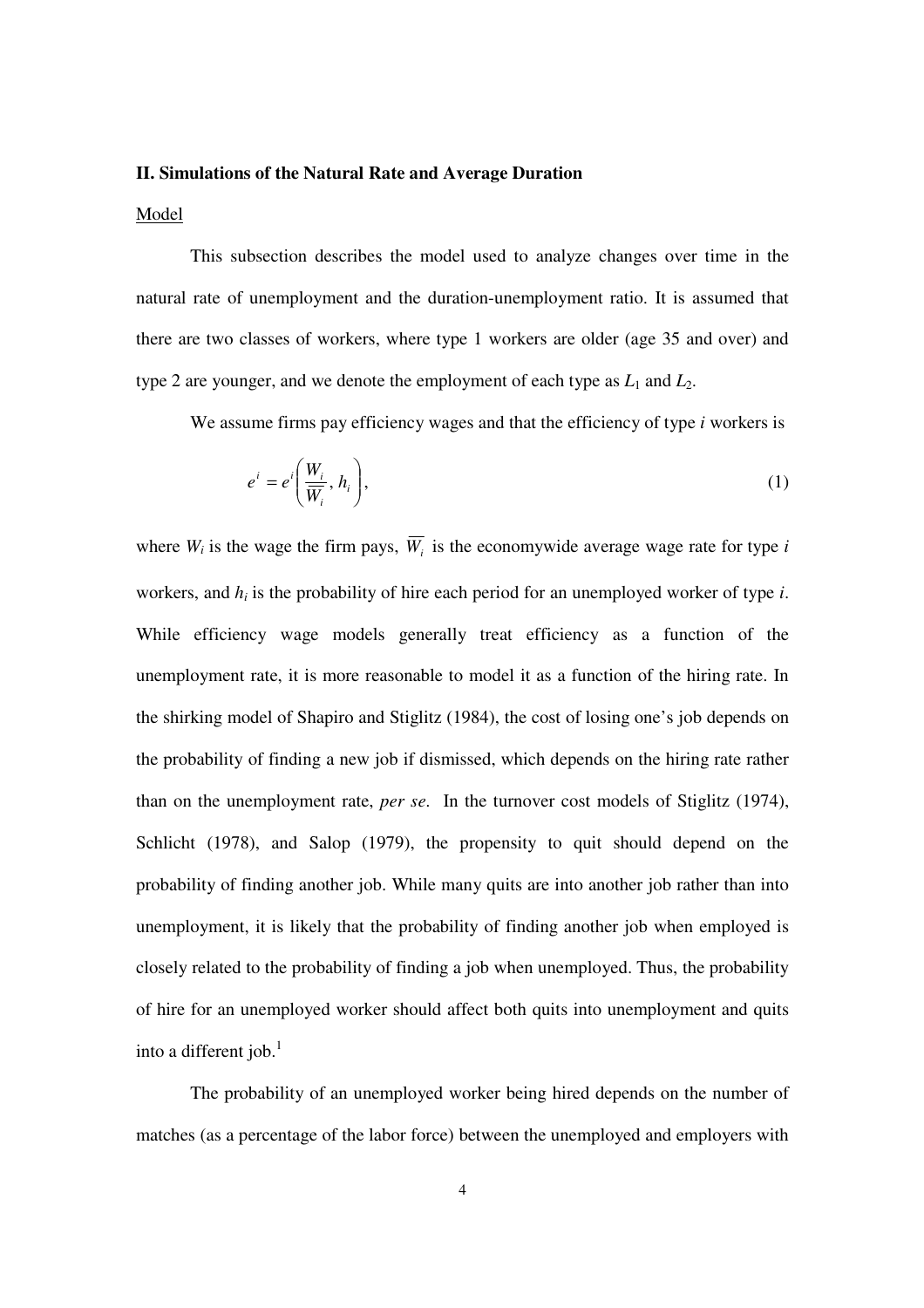vacancies divided by the unemployment rate. Let  $m(u_i, v_i)$  represent the matching rate for type *i* workers (where *u* is the unemployment rate and  $\nu$  is the vacancy rate). In equilibrium, outflows from employment must equal inflows, which implies that  $(1 - u_i)q_i = m(u_i, v_i)$ , where  $q_i$  is the separation probability. The probability of hire for an unemployed worker equals the matching rate divided by the unemployment rate:

$$
h_i = \frac{q_i (1 - u_i)}{u_i}
$$
 with  $h_q > 0$  and  $h_u < 0$ .<sup>2</sup> (2)

A firm's output (*Q*) is assumed to depend on the quantity of each type of labor employed, with the following production function:

$$
Q = f\left(e^{1}\left(\frac{W_{1}}{\overline{W}_{1}}, h(u_{1}, q_{1})\right) L_{1}, e^{2}\left(\frac{W_{2}}{\overline{W}_{2}}, h(u_{2}, q_{2})\right) L_{2}\right).
$$

Accordingly, the profits of a typical firm are

$$
\pi = Pf\left(e^{i}\left(\frac{W_{1}}{W_{1}}, h(u_{1}, q_{1})\right) L_{1}, e^{2}\left(\frac{W_{2}}{W_{2}}, h(u_{2}, q_{2})\right) L_{2}\right) - W_{1}L_{1} - W_{2}L_{2}.
$$
 (3)

Differentiating (3) with respect to the employment and wages of type *i* workers and setting the derivatives equal to 0 yields

$$
\frac{d\pi}{dL_i} = 0 = Pf_i e^i \left( \frac{W_i}{\overline{W}_i}, h(u_i, q_i) \right) - W_i, \quad \text{and} \tag{4}
$$

$$
\frac{d\pi}{dW_i} = 0 = Pf_i e_w^i \left(\frac{W_i}{\overline{W}_i}, h(u_i, q_i)\right) \frac{1}{\overline{W}_i} L_i - L_i.
$$
\n(5)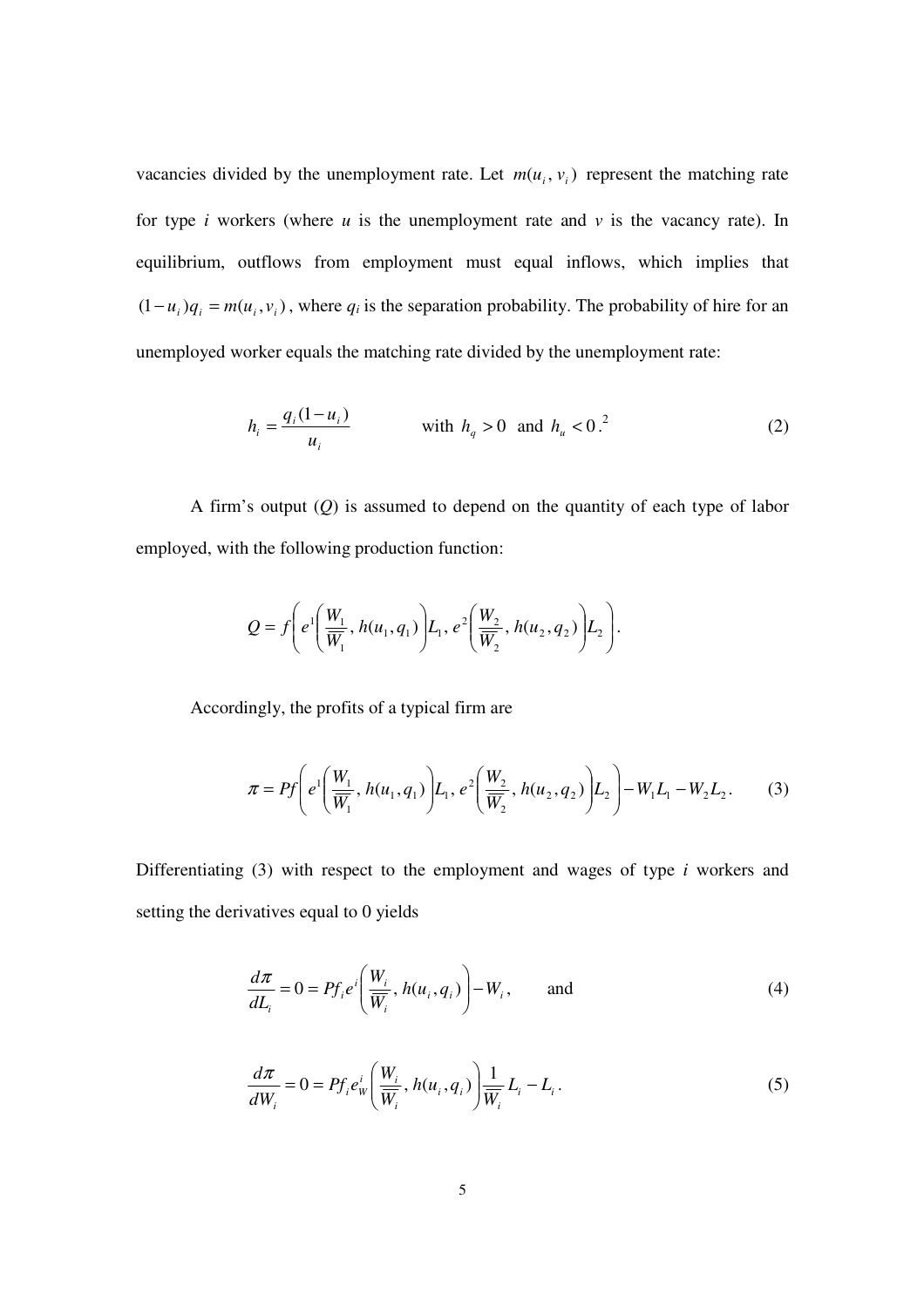By substituting (5) into (4), we obtain the following equation, which is analogous to the Solow (1979) condition:

$$
\frac{e_w^i\left(\frac{W_i}{\overline{W_i}}, h(u_i, q_i)\right)}{e^i\left(\frac{W_i}{\overline{W_i}}, h(u_i, q_i)\right)} = 1.
$$
\n(6)

At the point where  $W_i = W_i$ , the condition in equation (6) determines the economy's natural rate of unemployment, which depends on the separation probability. The effect of the separation rate on the natural rate of unemployment can be calculated by setting  $W_i/W_i$  equal to 1 and totally differentiating (6). Accordingly,

$$
e_{wh}^ih_u du_i + e_{wh}^ih_q dq_i = e_h^ih_u du_i + e_h^ih_q dq_i,
$$

yielding the following relationship:

$$
\frac{du_i}{dq_i} = -\frac{h_q}{h_u} > 0.
$$

From equation (2), the values of  $h_q$  and  $h_u$  are

$$
h_q = \frac{1-u}{u}, \text{ and } h_u = -\frac{q}{u^2},
$$

so the elasticity of the natural rate with respect to the separation rate is

$$
\frac{du_i}{u_i} = (1 - u_i) \frac{dq_i}{q_i} \,. \tag{7}
$$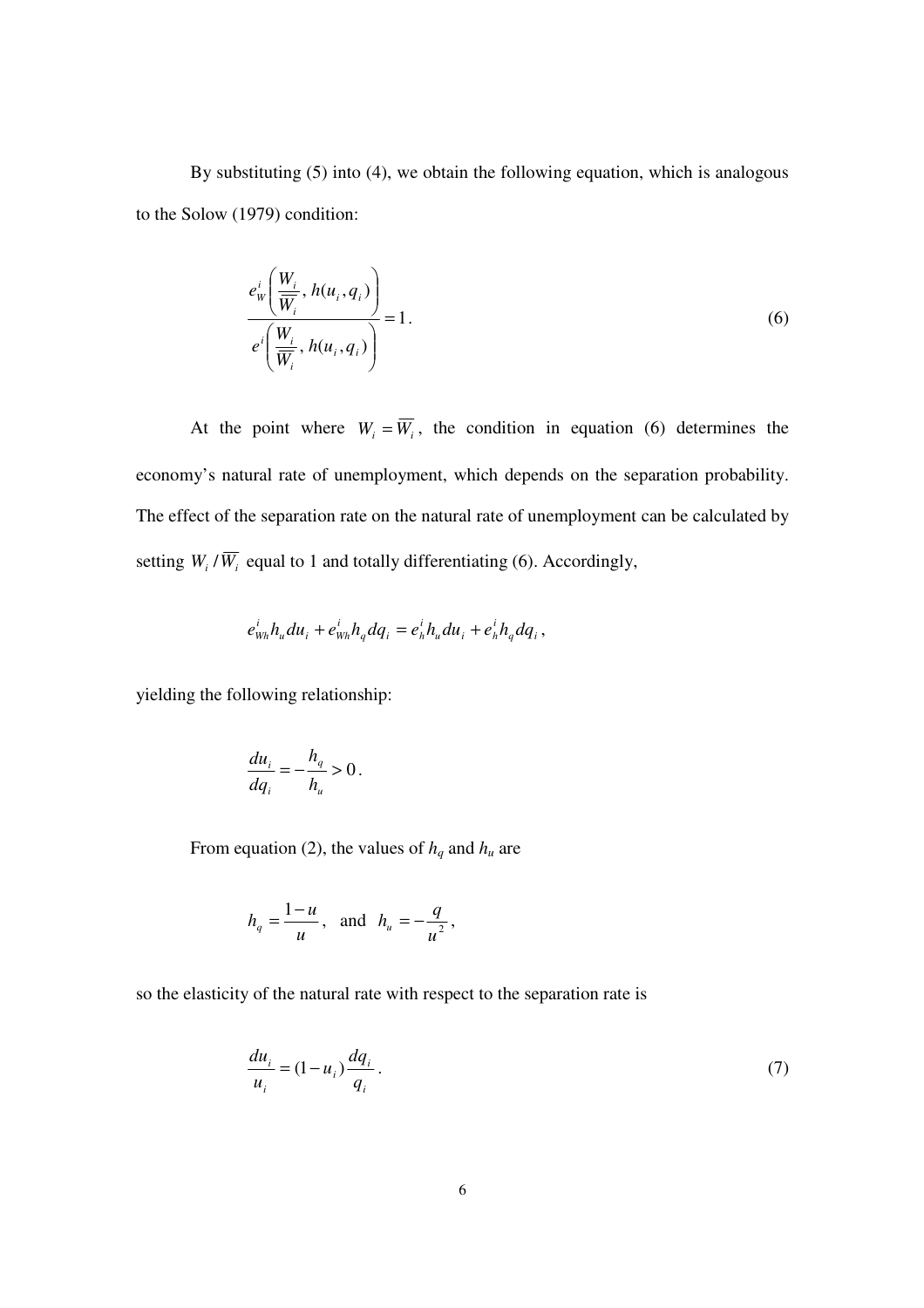The average duration of unemployment can be calculated as follows (assuming there is no duration dependence). In each period, the number of type *i* workers who have undergone a separation and remain unemployed is

$$
\sum_{k=1}^{\infty} L_i q_i (1-h_i)^k = L_i q_i \frac{1-h_i}{h_i},
$$

and the total number of periods these workers have been unemployed is

$$
\sum_{k=1}^{\infty} k L_i q_i (1-h_i)^k = \sum_{k=1}^{\infty} \sum_{m=k}^{\infty} L_i q_i (1-h_i)^m = L_i q_i \frac{1-h_i}{h_i^2}.
$$

Thus, the average duration of unemployment for type *i* workers can be expressed as

$$
D_i = \frac{1}{h_i} = \frac{u_i}{q_i (1 - u_i)}.
$$
\n(8)

To calculate the impact of the separation rate on average duration, we differentiate (8) with respect to *u* and *q*, yielding

$$
dD_i = \frac{q_i du_i - u_i (1 - u_i) dq_i}{q_i^2 (1 - u_i)^2}.
$$
\n(9)

Since  $q$  indirectly affects  $D$  through its effect on  $u$ , it is necessary to substitute (7) into (9) to find the total effect of *q* on *D,* which is

$$
\frac{dD_i}{dq_i} = \frac{q_i \frac{u_i (1 - u_i)}{q_i} - u_i (1 - u_i)}{q_i^2 (1 - u_i)^2} = 0.
$$
\n(10)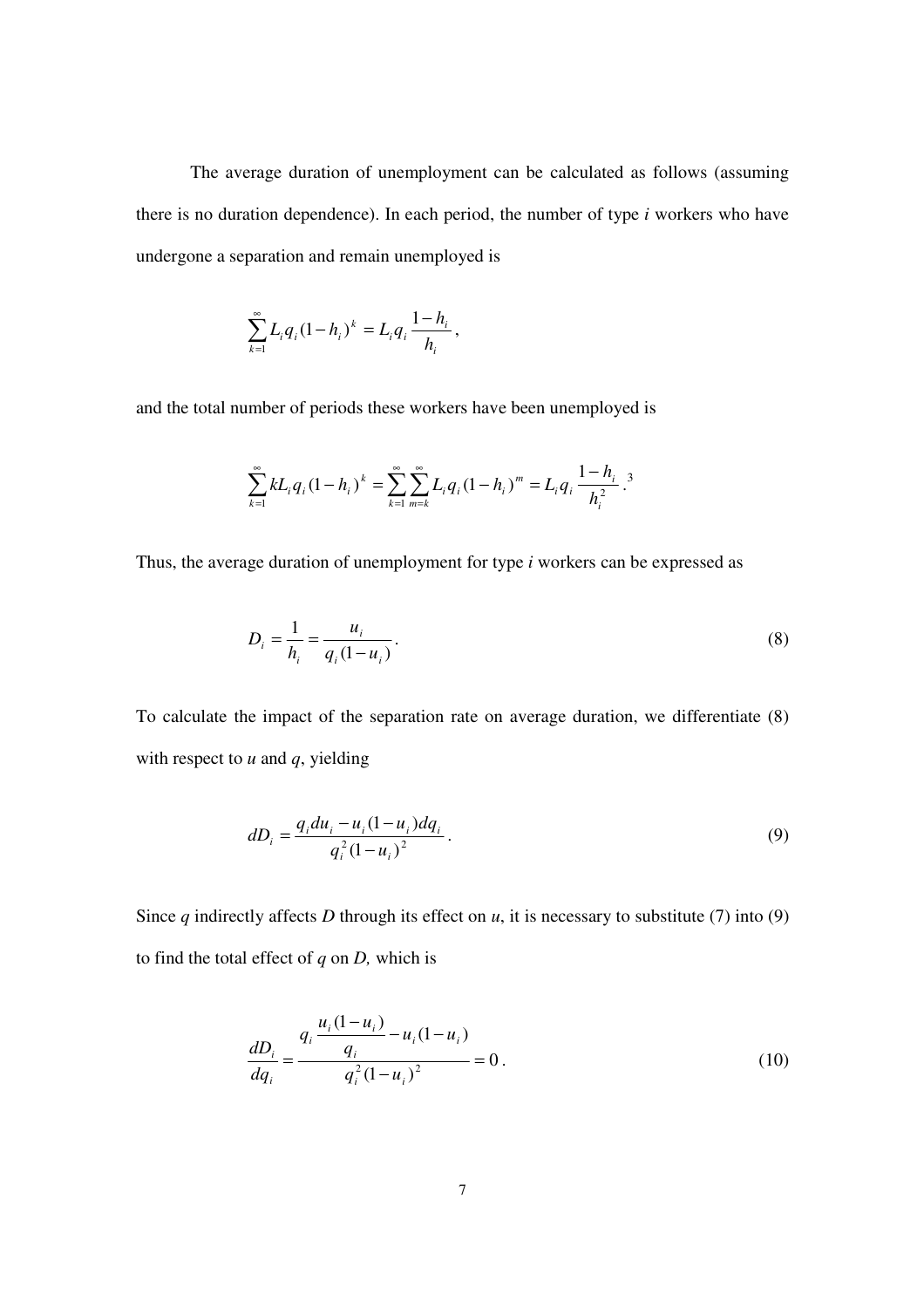The fact that *dD*/*dq*=0 means that the indirect effect of *q* on *D* exactly offsets the direct effect. At the aggregate level, the average duration of unemployment is  $D = p_1 D_1 + p_2 D_2$ , where  $p_i$  is the share of workers of type *i* among the unemployed.

The effect of the separation rate on the duration-unemployment ratio is

$$
\frac{d(D_i/u_i)}{dq_i} = \frac{u_i \frac{dD_i}{dq_i} - D_i \frac{du_i}{dq_i}}{u_i^2}.
$$

From equations (7) and (10),  $du/dq = (1-u)(u/q)$  and  $dD/dq = 0$ . Thus the elasticity of the duration-unemployment ratio with respect to the separation rate can be expressed as

$$
\frac{d(D_i/u_i)}{dq_i} \frac{q_i}{(D_i/u_i)} = -(1 - u_i). \tag{11}
$$

Since the elasticity of the natural rate with respect to separations is  $(1-u)$  and the elasticity of the duration-unemployment ratio with respect to separations is  $-(1-u)$ , the model predicts that the elasticity of the NAIRU with respect to the durationunemployment ratio should equal –1.

The model developed in this subsection assumes that equilibrium unemployment is explained by an efficiency wage model. Another possibility is that unemployment arises from a matching model, as described in Pissarides (2000). While frictional unemployment is undoubtedly part of total unemployment, it probably does not explain all of unemployment. For example, Malcomson and Mavroeidis (2007) estimate a model in which long-term unemployment consists of a mixture of efficiency wage, frictional, and high wage unemployment. (High wage unemployment is defined as unemployment that occurs when wages exceed efficiency wages.) Their point estimate of the long-run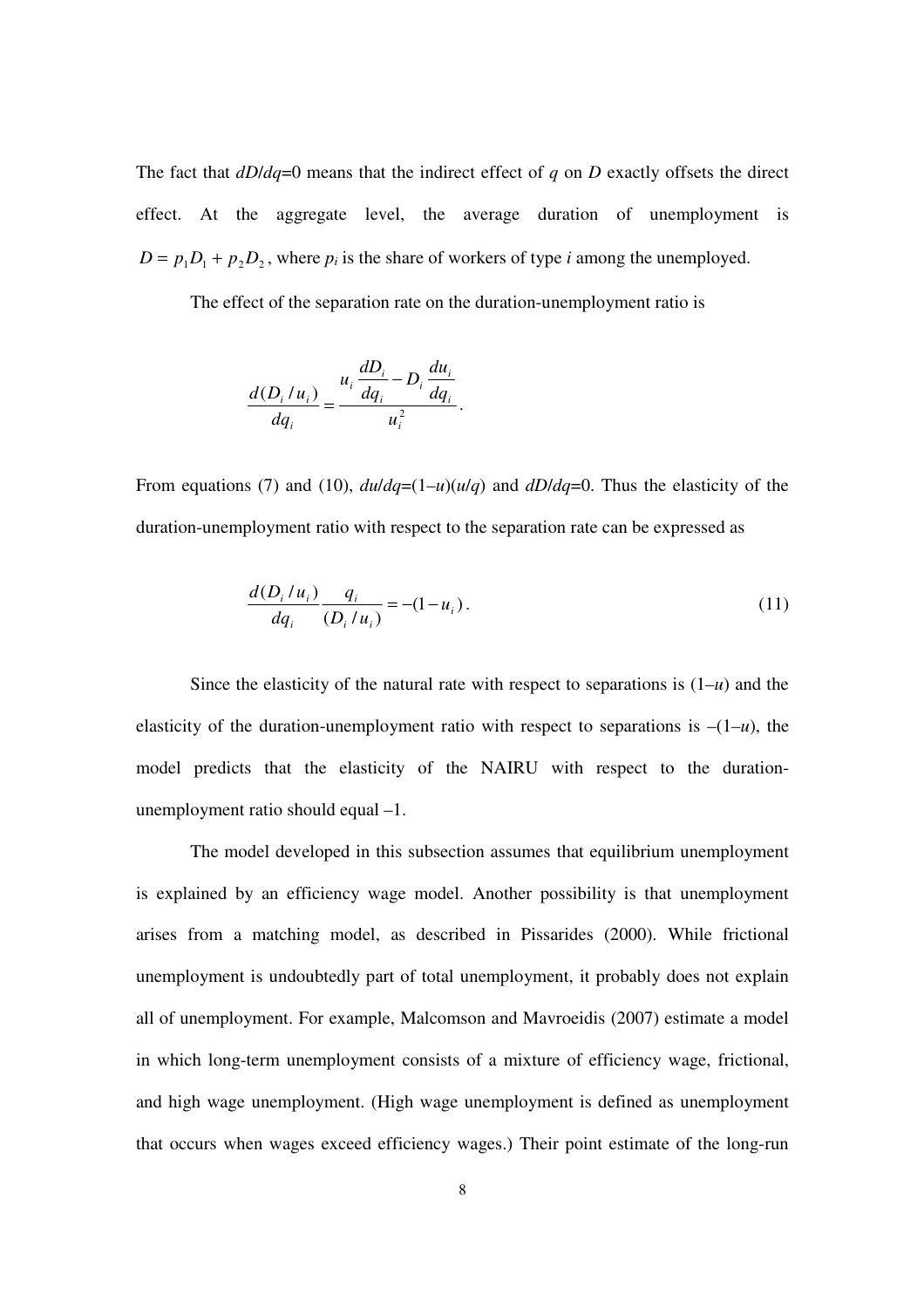unemployment rate in their sample is 5.9%, and they estimate that the shares of the various types of unemployment are 3.5% for efficiency wages, 1.7% for frictional, and 0.7% for high wages. These results suggest that efficiency wages are more important than labor market frictions in explaining the natural rate of unemployment.

The model developed in this subsection allows for frictional unemployment, since the probability of hire for an unemployed worker depends on a matching function that incorporates vacancies. In addition, it can be demonstrated that the matching model of Pissarides (2000) makes similar predictions about the effect of changes in the separation rate on the natural rate of unemployment. In an unpublished appendix the Pissarides model is calibrated, and it is demonstrated that the predicted elasticity of the natural rate with respect to the separation rate is almost identical in the matching model and the efficiency wage model.<sup>4</sup>

## **Calibration**

 The model was calibrated with U.S. data from 1960-1970, and simulations were run over 1960-2005. As previously discussed, it is assumed that type 1 workers are age 35 and over and that type 2 workers are younger than age 35. This section discusses how parameters for the simulations were determined.

In the initial calibration, it is assumed that 61.3% of workers are type 1 and 38.7% of workers are type 2, in line with the age composition of the workforce over 1960-70. The unemployment rate is calibrated to match the average value of the natural rate of unemployment estimated by the Congressional Budget Office (CBO) over 1960-1970.<sup>5</sup> In this period, the actual unemployment rate averaged 3.3% for older workers and 7.2% for younger workers. However, the actual average unemployment rate was below the CBO's average NAIRU estimate. To make the simulated unemployment rate compatible with the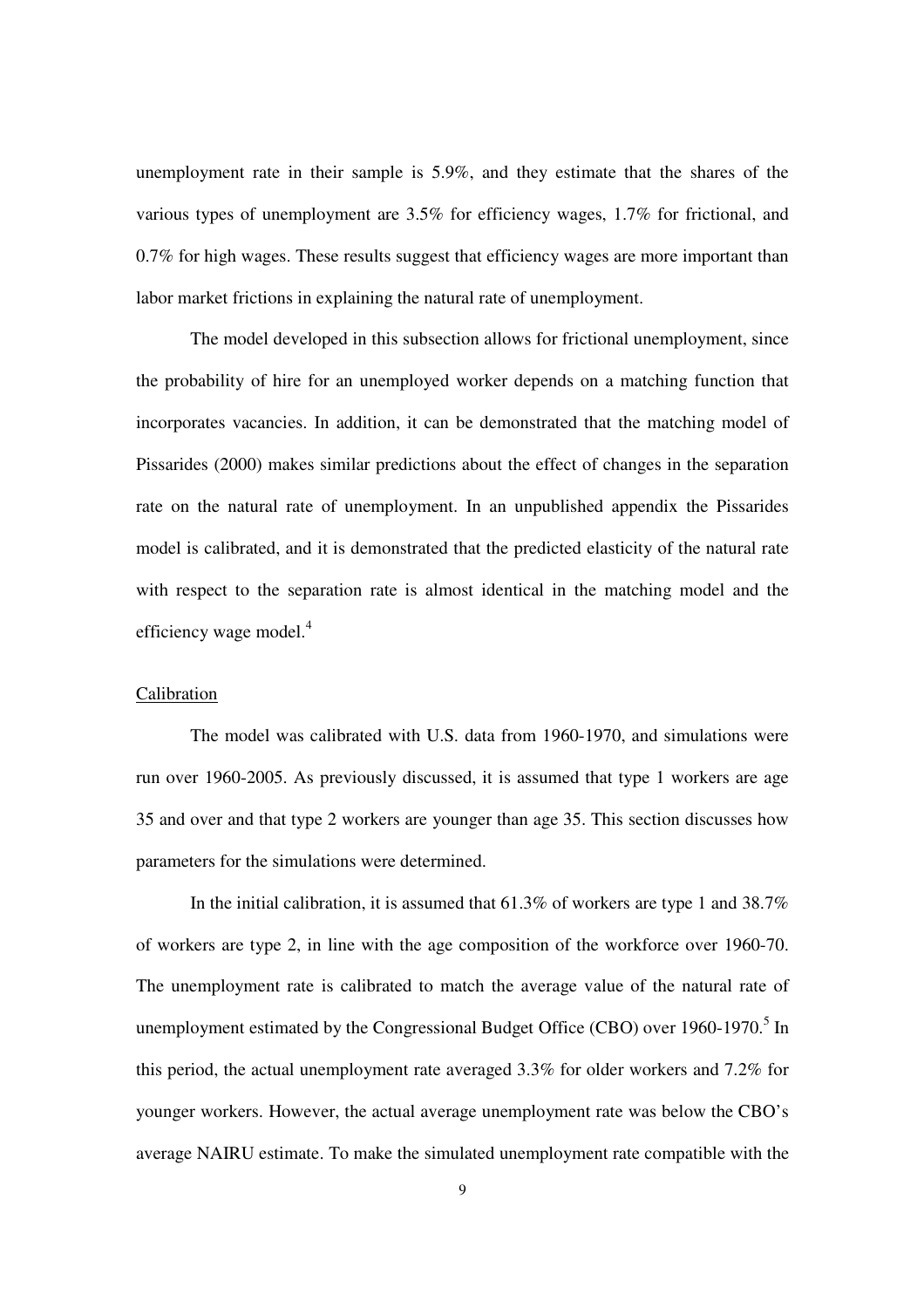CBO's average NAIRU estimate, the unemployment rates for the separate age groups are set at 3.89% and 8.49% in calibrating the model.

It is assumed that *q* differs across the two types of workers, with this variable higher for younger workers than for older workers, in line with evidence from Hall (1982) and Blanchard and Diamond (1990). To determine relative baseline values of *q*, we make use of the fact that the average unemployment duration was 1.5 times longer for older workers than for younger workers. From equation (8), this condition implies that the separation rate is 3.44 times higher for younger workers than for older workers.

#### Simulation results

 After determining baseline parameters for each group of workers from the initial calibration, simulations were run with annual data from 1960-2005. In these simulations, the proportion of workers in each age category was determined from the actual percentage in Bureau of Labor Statistics data. In addition, within each broad category, the values of  $q_1$  and  $q_2$  were allowed to vary over time, depending on the age and gender composition of each broad age group. Among workers 35 and older, data from Blanchard and Diamond (1990) indicate that separations are 2.14 times higher for males than for females. Accordingly, *q*1 varies with the proportion of workers over 35 who are male. In addition, data from Blanchard and Diamond show that, relative to males between the ages of 25 and 34, separations are 4.27 times higher for males between ages 16 and 24, 4.58 times higher for females between ages 16 and 24, and 2.48 times higher for females between ages 25 and 34. Thus, the value of  $q_2$  was adjusted to account for the proportion of young workers who fall into each of these subcategories.

 For each group of workers (i.e., older and younger), the NAIRU in each year was calculated by finding the percentage difference between *q* and the baseline value of *q*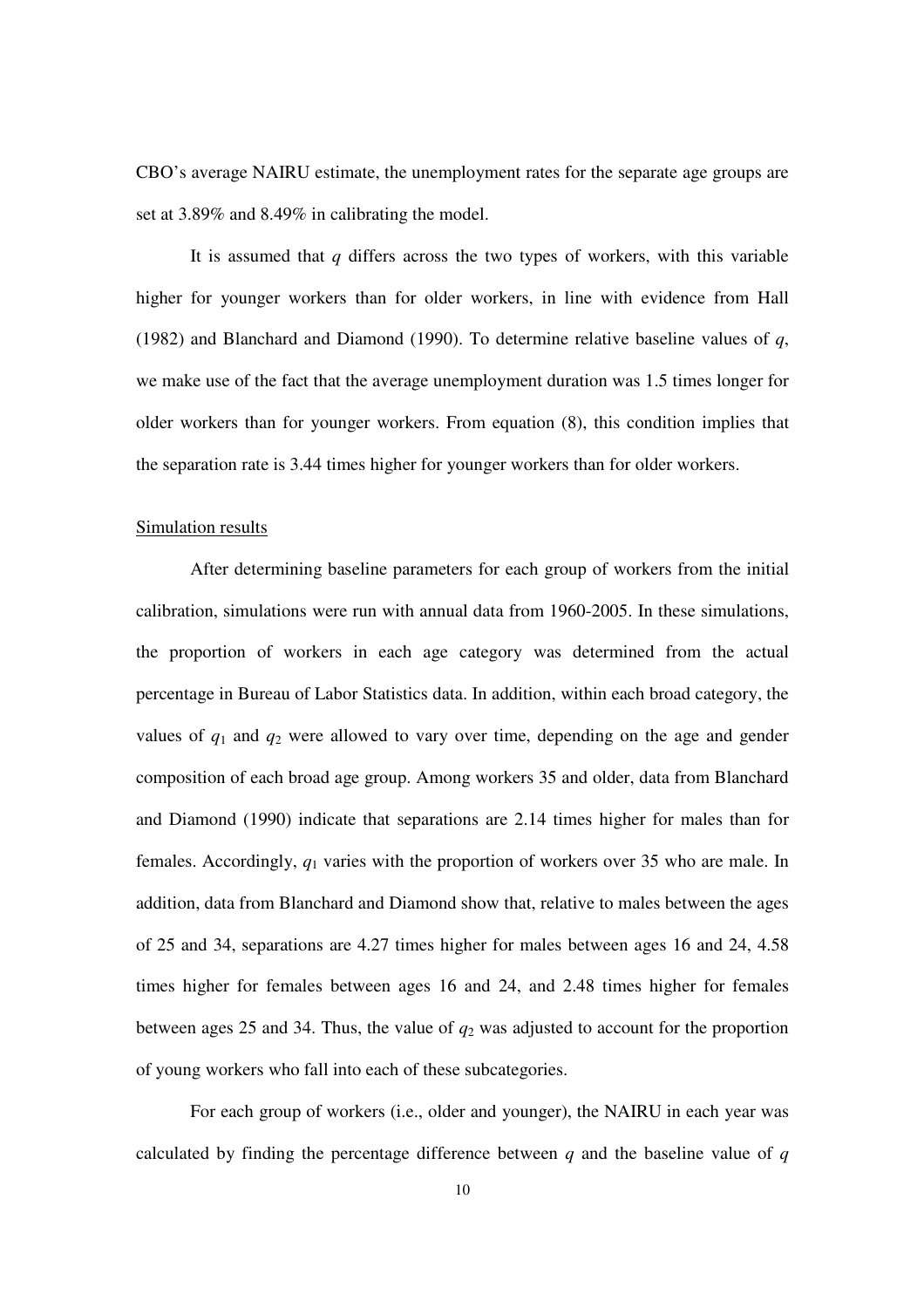(based on the demographic composition of the group) and adjusting the NAIRU from its baseline value using the relationship in equation 7. However, as previously discussed, changes in *q* within an age group do not affect the average duration of unemployment for that age group.

Figures 3 and 4 show the results of simulations in which the values of  $q_1$  and  $q_2$ are determined solely by the demographic variables (i.e., the age and gender composition of the workforce). Figure 3 plots the actual ratio of duration to the unemployment rate with the demographically simulated ratio over the sample period, and Figure 4 shows the simulated and CBO-estimated natural rates. Between 1960 and 1991, the demographic simulation closely predicts the natural rate and reasonably tracks the durationunemployment ratio. However, after 1991 the demographic simulation substantially under-predicts the duration-unemployment ratio and over-predicts the CBO's natural rate.

A plausible explanation for the rise in the duration-unemployment ratio and the fall in the natural rate is a decline in the separation rate after 1991, as reflected in Shimer's  $(2007)$  estimates of the rate of job separation.<sup>6</sup> Figure 5 shows the separation rate predicted by demographics and Shimer's estimates of the actual separation rate, relative to their average values in 1960-64. Since the actual separation rate is countercyclical and fairly volatile, this figure also shows a cyclically adjusted and smoothed separation rate. To obtain this measure, the separation rate was regressed on a constant and the difference between the actual unemployment rate and the CBO's estimate of the natural rate, and a cyclically-adjusted separation rate was created by setting the unemployment rate equal to the natural rate in each year. The resulting series was then smoothed using a Hodrick-Prescott filter with a smoothing factor of 1600.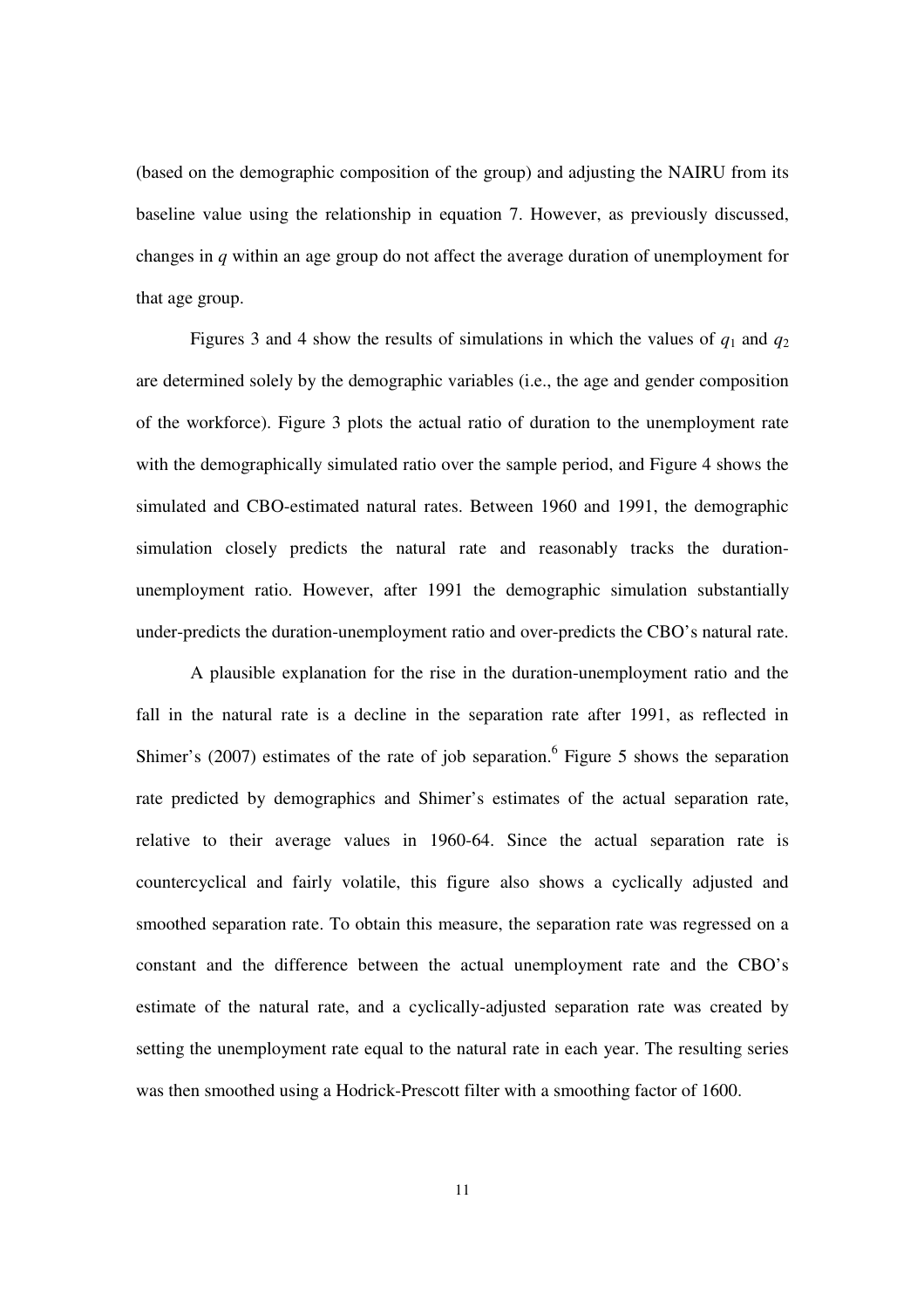Between 1960 and the early 1990s the separation rate predicted by demographics closely tracks Shimer's measure of the actual separation rate. The unadjusted actual separation rate was below the demographically-predicted separation rate during the expansion in the late 1960s and was above it during the recession in the early 1980s, but these measures were close over most of this period. In addition, there is a very close relationship between the demographic separation rate and the cyclically adjusted and smoothed separation rate. Starting in the early 1990s, however, both the actual and the adjusted actual separation rates decline relative to the demographic separation rate. Between 1991 and 2005, the actual separation rate fell by 25.0%, while the separation rate predicted by demographics decreased by only 7.3%. Thus, the actual separation rate fell  $19.1\%$  more  $(1-(0.75/0.927))$  than the decrease predicted by demographics, suggesting that factors other than demographics lowered the separation rate.

To examine how this "non-demographic" fall in the separation rate affects the natural rate of unemployment and the duration-unemployment ratio, the simulations were rerun under the assumption that the separation rate falls by a cumulative amount of 19.1% between 1991 and 2005 in even increments each year, in addition to changes stemming from demographics. These revised simulations are plotted in Figures 6 and 7, which show that simulations much more closely track the actual ratio and natural rate from 1992-2005 when simulations reflect both demographic factors and plausible shifts in the separation function, rather than demographic factors alone.

In efficiency wage models in which efficiency depends on the unemployment rate, the Solow (1979) condition determines the economy's natural rate. In contrast, the model developed in this section treats efficiency as a function of the hiring probability, which means that equation (6) determines the economy's equilibrium hiring probability.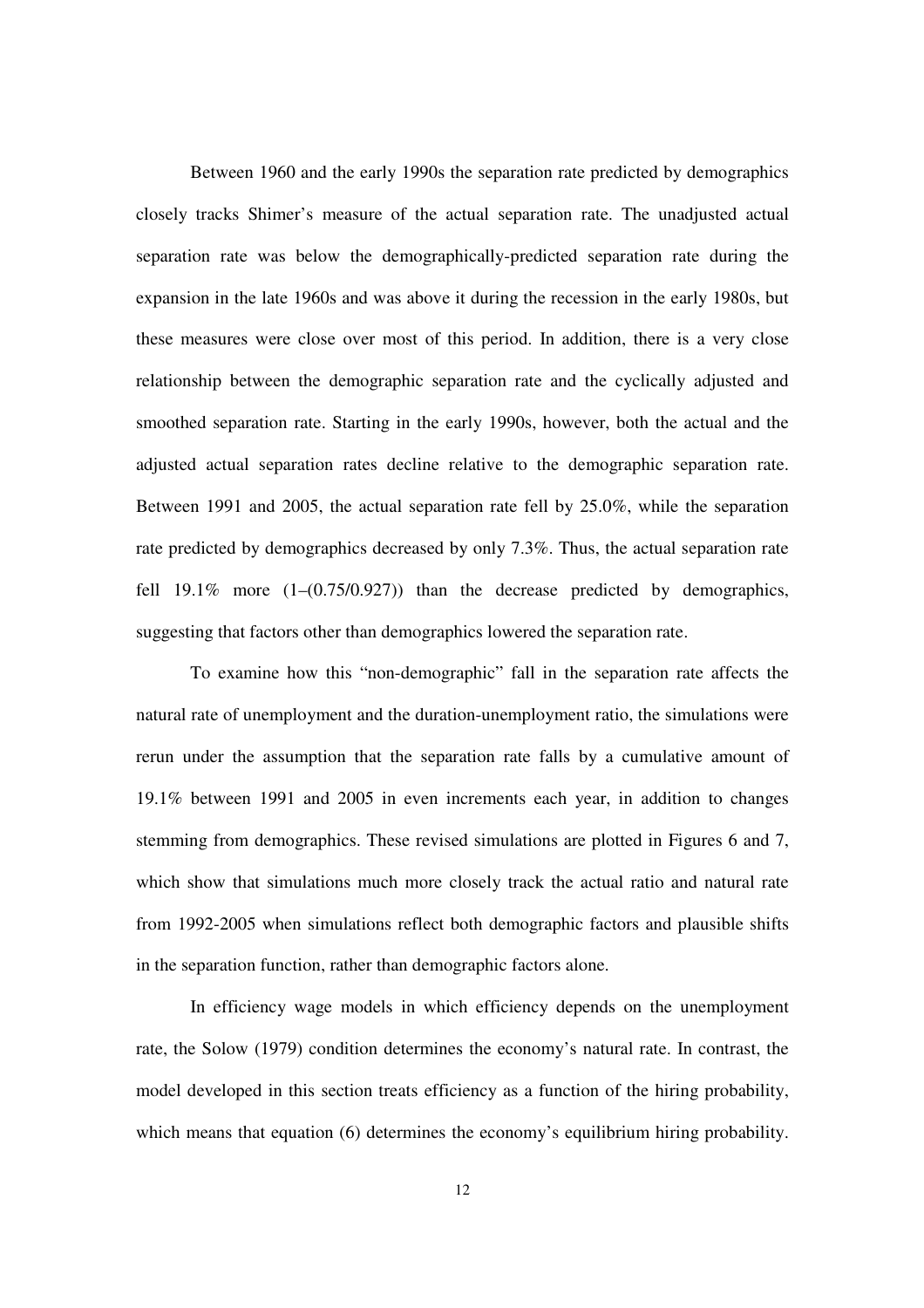Hiring data estimated by Robert Shimer suggests that, holding demographics constant, the hiring probability has been stable over time, barely changing from 0.428 in 1960 to 0.414 in 2005. In both these years, the economy was close to full employment, and the percentage of workers 35 and older was similar (62.8% in 1960 and 63.4% in 2005).<sup>7</sup>

While the hiring probability was stable over the 1960-2005 period, it is possible that future developments could cause a shift in the equilibrium hiring rate. If this occurs, then the model developed in this section would not exactly capture the relationship between the equilibrium separation rate and the natural rate.

The reason why the model in this section assumes there are two types of workers is that the hiring probability is much lower for older than for younger workers, as evidenced by the fact that average unemployment duration is 1.5 times longer for older workers. However, the assumption that there are two types of workers is not critical for obtaining the main results of this study. In a model having only one type of worker, simulations also show a large increase in the duration-unemployment ratio and a large decrease in the NAIRU in the post-1991 period. $8$ 

## **III. The Estimated Impact of Higher, Relative Duration on Inflation**

The simulation results presented earlier illustrate how the combination of the aging of the labor force and a change in separation propensities could provide an internally consistent explanation for the behavior of the natural rate and average duration of unemployment. To complement these findings, we assess whether our hypothesis is externally consistent using more traditional estimation techniques. In particular, we test whether the ratio of duration to the unemployment rate adds marginal information to expectations-augmented Phillips Curve or NAIRU models, and how the inclusion of the duration ratio affects the NAIRU estimates and overall performance of this framework.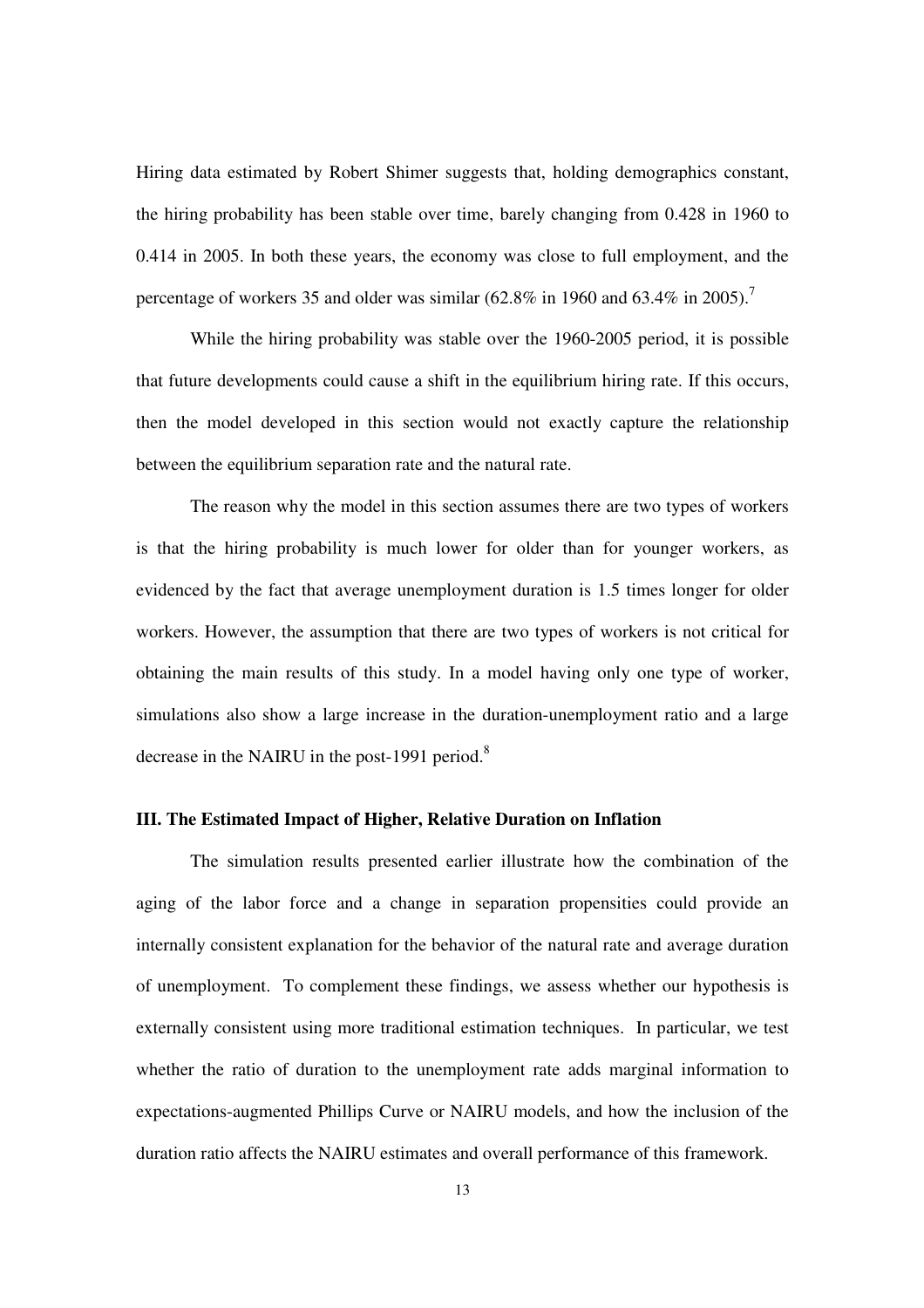#### *Specification and Variables*

According to the NAIRU framework popularized by Gordon (1977) and based on insights from Friedman (1968) and Phelps (1967, 1968), inflation can be modeled as

$$
\pi_t = \alpha_0 E_{t-1}(\pi_t) + \gamma (U_t^* - U_t), \qquad (12)
$$

where *E* is the expectations operator,  $\alpha_0$  is constrained to equal 1, *U* is the civilian unemployment rate, and  $U^*$  is the NAIRU. In practice, an energy price shock term is added to control for the effect of supply shocks on the NAIRU, and empirical proxies (usually lagged inflation or survey data on expectations) are used to control for inflation expectations. Although *U*\* is not directly observed, if a constant is added the NAIRU can be estimated from the following baseline model, which largely follows Fuhrer (1995):

$$
\pi_{t} = \beta_{0} + \beta_{1}U_{t-1} + \sum_{i=1}^{12} \alpha_{i}\pi_{t-i} + \beta_{2}ENERGY_{t-1} + \delta_{0} NIXON_{t} + \delta_{1} NIXOFF_{t} + \beta_{3} \Delta RER8Q_{t-2}
$$
\n(13)

where  $\pi$  = inflation measured by the core PCE deflator, most variables are lagged to avoid simultaneity bias, *ENERGY* is the 8-quarter growth rate of the ratio of PCE energy prices to the core PCE index, and *NIXON* and *NIXOFF* are the dummy variables to control for the effects of imposing and lifting the wage-price controls during the Nixon administration.<sup>9</sup> For internal consistency, the NAIRU specification constrains the sum of coefficients on lagged inflation to equal 1 since these lags jointly proxy for expected inflation. In equilibrium, inflation equals its expectation, implying that  $U^* = -\beta_0 / \beta_1$ .

Owing to biases in measuring inflation with the CPI (see Boskin, et. al., 1996) and measurement changes to the CPI that make it inconsistent over time (see p. 94, Council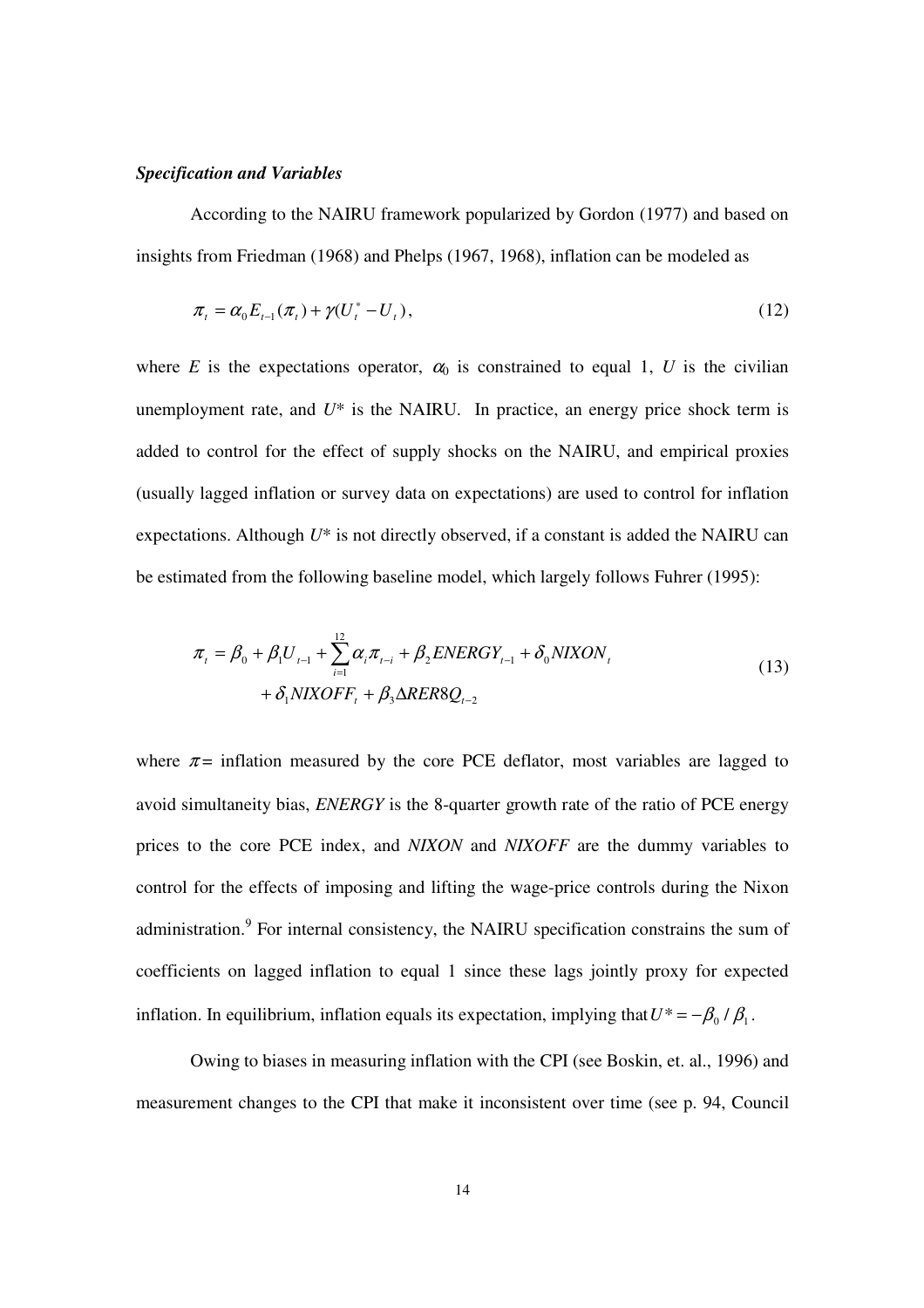of Economic Advisors, 1999), core inflation is measured with the PCE deflator.<sup>10</sup> One minor difference from Fuhrer's specification is that eq. (13) omits the lagged change in the unemployment rate which tracks speed effects (changes in unemployment) because this variable is very insignificant in core PCE and wage inflation models, in contrast to core CPI models. A second difference is that the *t*-1 lag of the 8-quarter percent change in relative PCE energy prices (*ENERGY*) is used instead of the time *t* percent change in the PPI price of oil relative to the PPI used by Fuhrer, because the latter is highly insignificant. The longer period over which relative energy price changes are measured allows for longer pass-through effects, and the *t*-1 lag avoids simultaneity concerns. Another minor difference is the inclusion of the *t*-2 lag of the 8-quarter growth rate of the real value of the dollar (∆*RER8Q<sup>t</sup>*-2) as measured by the Federal Reserve Board's broadly defined weighted average series. The *t*-2 lag of this term fit better than the *t* or *t*-1 lags, likely reflecting delays in the pass through of exchange rate changes to retail prices.

The wage inflation specification models nominal wage inflation in the nonfarm business sector  $(\pi^w)$ , and is similar to eq. (13) except that it includes lags of inflation measured with the implicit price deflator for non-farm business prices ( $\pi_t^{nf}$ ) rather than core inflation and, to control for normal real wage increases, includes the quarterly average non-farm productivity growth over the prior 12 quarters  $(PROD12)$ <sup>11</sup>

$$
\pi_t^w = \beta_0 + \beta_1 U_{t-1} + \beta_2 \Delta U_{t-1} + \sum_{i=1}^{12} \alpha_i \pi_{t-i}^{wf} + \beta_3 ENERGY_{t-1} + \beta_5 PROD12_{t-1}
$$
\n
$$
+ \delta_0 NIXON_t + \delta_1 NIXOFF_t + \delta_2 PROFSHAR_t.
$$
\n(14)

 Eq. (14) also includes a variable (*PROFSHAR*) to control for large swings in compensation surrounding the exercise of previously earned stock options which can

 $\overline{a}$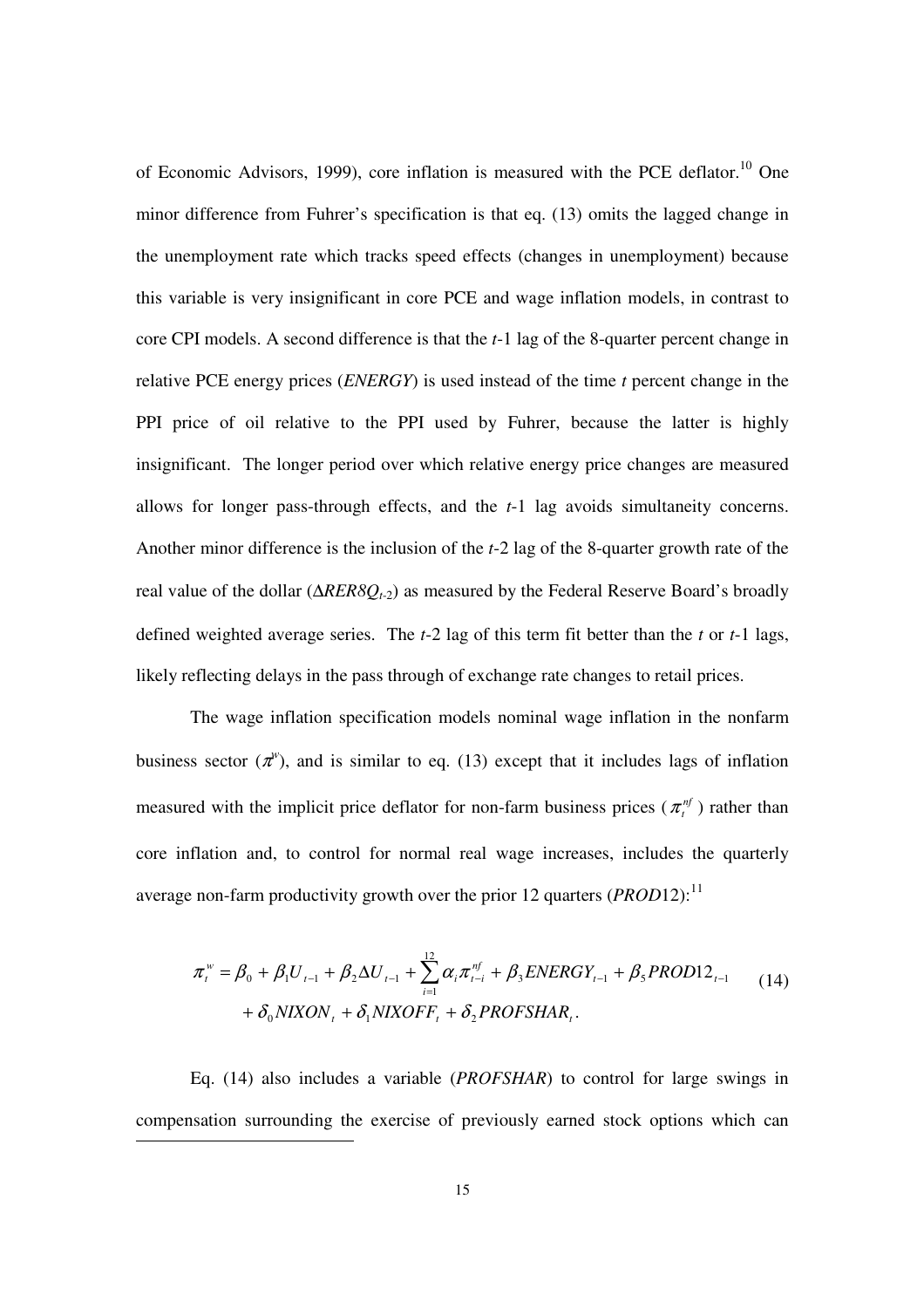cause large and hard to predict swings in compensation growth. Because stock options are only tracked by the compensation series when exercised rather than when earned, controlling for these large swings is needed to avoid serial correlation and misspecification problems. For example, measured compensation growth surged in 2000:Q1 because employees exercised many stock options near the stock market peak, and compensation growth became negative in the following quarter. To control for large swings, *PROFSHAR* is defined to equal the gap between compensation growth and ECI private worker compensation growth, when the gap is at least 0.5 percent at a quarterly rate, and 0 otherwise. (The ECI series does not yet include the value of stock options either when earned or exercised.) Prior to the late 1990s, there are very few instances, reflecting that stock options are a relatively new phenomenon. Values of *PROFSHAR* are set equal to 0 before 1980:Q2 because the ECI data start in 1980:Q1 and this period was likely unaffected by stock option payments to any noticeable extent.

As discussed in Section II, the NAIRU should depend positively on the separation rate, so the NAIRU in period *t* can be expressed as  $U_t^* = U_0^* + \mu(q_t - q_0)$ . However, as demonstrated in Figure 5, the separation rate is significantly affected by business cycle fluctuations. A measure that is less cyclically sensitive is the duration-unemployment ratio, and Section II shows that the NAIRU is related to this ratio, since both the NAIRU and this ratio depend on the separation rate. Thus, the NAIRU can be expressed as  $U_t^* = U_0^* - \psi[(D/u)_t - (D/u)_0]$ , where  $\psi$  should equal 1 if the steady-state hiring probability remains constant over time.

To assess whether duration adds marginal information, the ratio of duration to the unemployment rate is added to the baseline models in (13) and (14):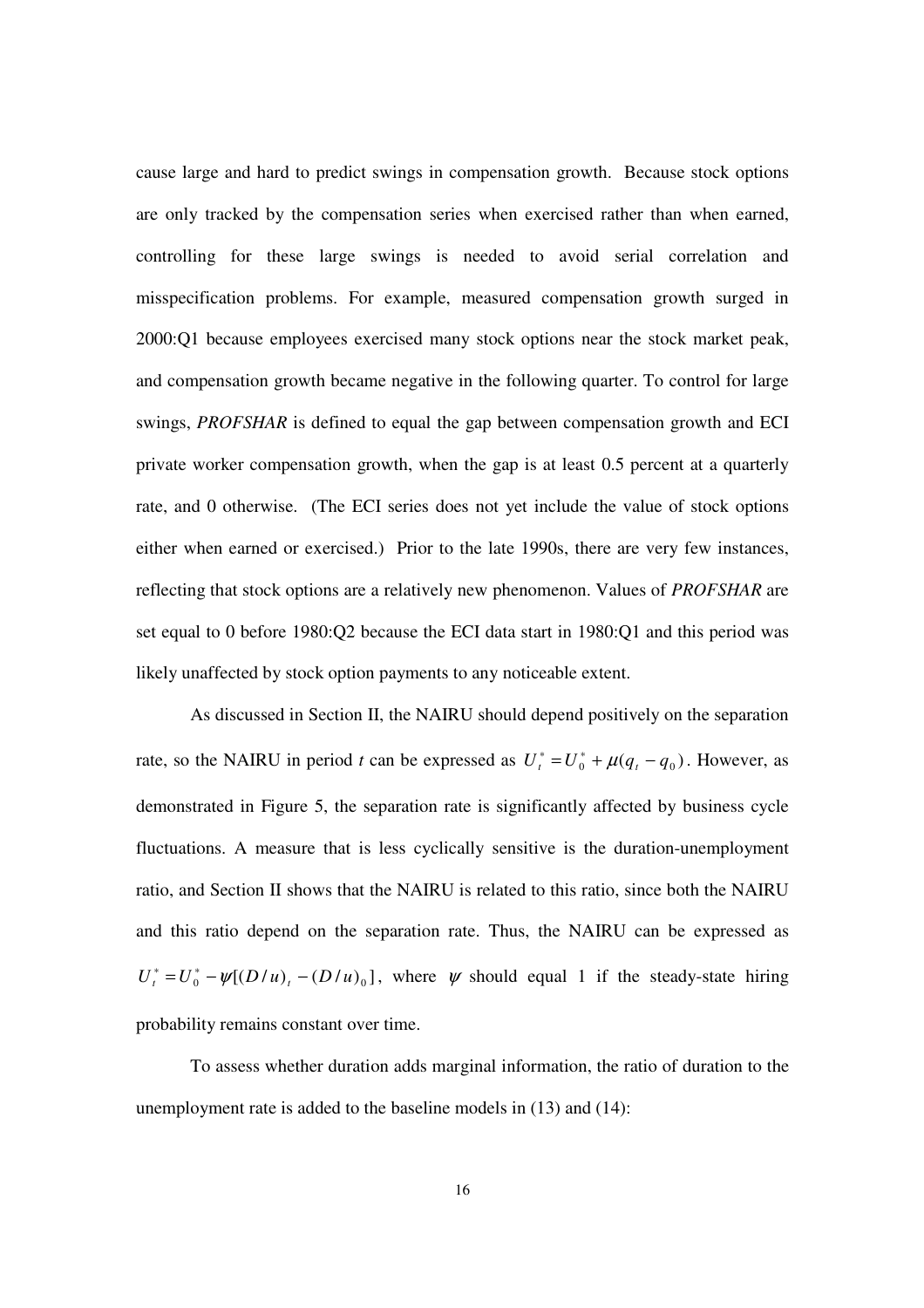$$
\pi_{t} = \beta_{0} + \beta_{1}U_{t-1} + \sum_{i=1}^{12} \alpha_{i}\pi_{g-i} + \beta_{2}ENERGY_{t-1} + \delta_{0} NIXON_{t} + \delta_{1} NIXOFF_{t} + \beta_{3} \Delta RER8Q_{t-2} + \beta_{4}X_{t-1},
$$
\n(15)

$$
\pi_i^{\text{w}} = \beta_0 + \beta_1 U_{t-1} + \beta_2 \Delta U_{t-1} + \sum_{i=1}^{12} \alpha_i \pi_{t-i}^{\text{nf}} + \beta_2 ENERGY_{t-1} + \beta_3 PROD12_{t-1} + \beta_3 \Delta RER8Q_{t-2} + \beta_4 X_{t-1} + \delta_0 NIXON_t + \delta_1 NIXOFF_t + \delta_2 PROFSHAR_t
$$
\n(16)

where *X* is a vector that can contain duration and/or demographic variables and  $\beta_4$  can be a row vector of more than one column when duration and demographic variables are included. In this case, the NAIRU is not a constant, and  $U^* = -(\beta_0 + \beta_4 X_{t-1})/\beta_1$  using coefficients from the price equation. In the wage equation, the NAIRU also needs to reflect that normal real wage growth should rise one-for-one with productivity growth over the long-run, so that  $\pi^w = PROD12$  + expected inflation when  $U = U^*$ . This implies that  $U^* = -[\beta_0 + \beta_4 X_{t-1} - ((1-\beta_5)PROD12)]/\beta_1$  using coefficients from the wage equation. To make this adjustment easier to follow, *PROD*12 is defined as a decimal and is quarterly.<sup>12</sup> Also note that because the unemployment rate enters as a percent unlike the other variables and because the wage and inflation data are quarterly nonpercent rates, the magnitudes of the individual coefficients may differ from those in other studies. Nevertheless, by its construction, the implied NAIRU estimates and the fit of the equations are not affected by differences in scaling with other studies.

 Two considerations about the form of the variable (*DURRAT*) are noteworthy. First, a ratio is used to help identify the extra information in duration because the unemployment rate and the average duration of unemployment are collinear. Second, duration tends to lag the unemployment rate by two quarters, which makes intuitive sense since unemployment usually rises first in recessions and the average length of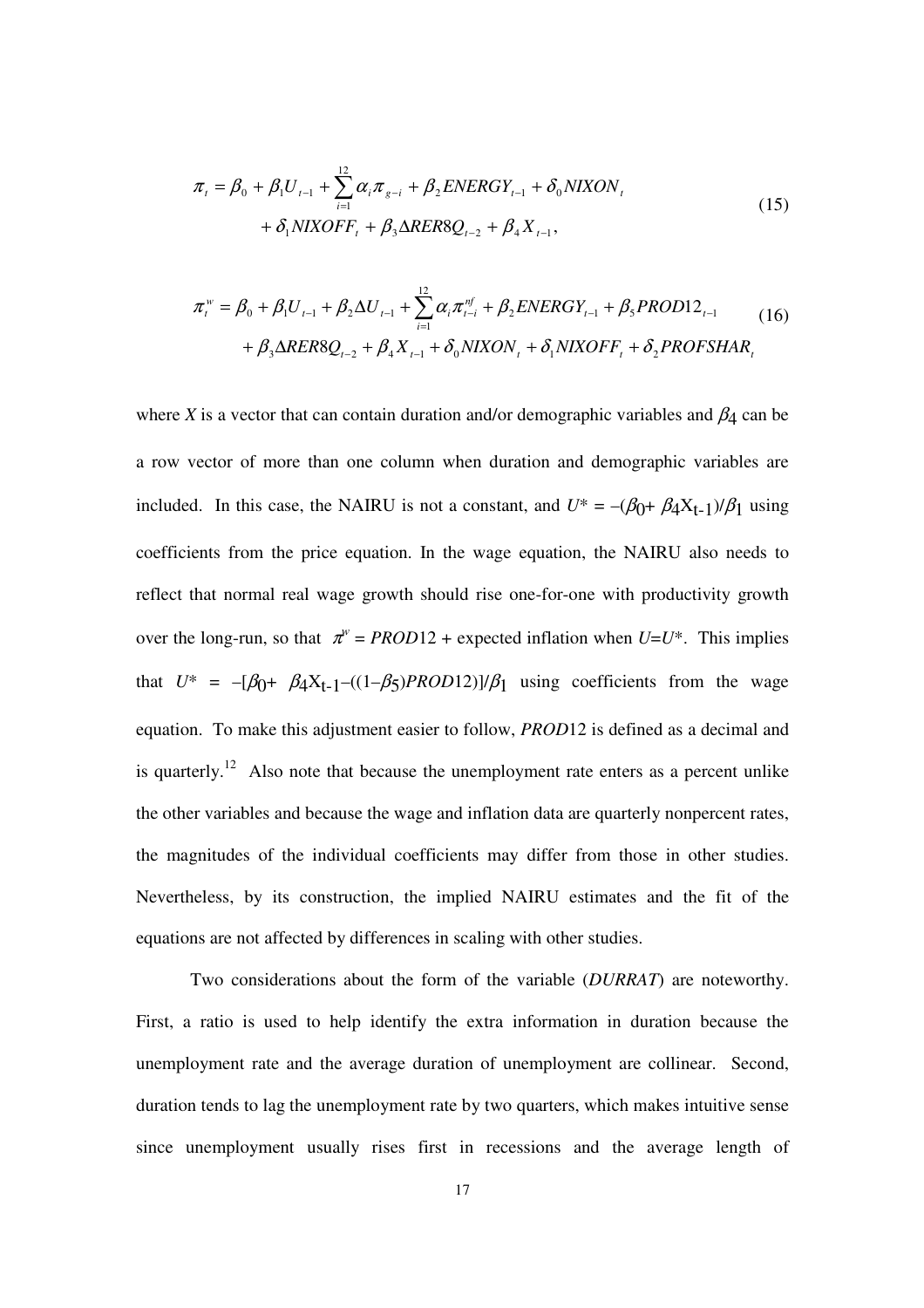unemployment spells typically lengthens during the course of a recession until job creation resumes.<sup>13</sup> Two versions of the ratio of duration to unemployment are used. The first version is the one-quarter lag of the ratio of duration in weeks at time *t* to the unemployment rate lagged by two quarters (*DURRAT*), reflecting that duration lags the unemployment rate by two quarters. The second is the smoothed version of the first using a Hodrick-Prescott filter (*DURRATHP*, *q*=1600).

The main advantage of *DURRAT* relative to *DURRATHP* is that the marginal information in duration may be better identified because short-run movements in duration are better captured in *DURRAT.* The disadvantage of *DURRAT* is that it is noisier than *DURRATHP* since *DURRAT* displays some short-term swings that follow short-run changes in unemployment. Consequently, *DURRAT* yields noisier NAIRU estimates.

The unemployment rate and the average length of duration used as variables or in the construction of variables are adjusted for the 1994 changes in the household employment survey. Pre-1994 levels of the unemployment rate are adjusted upward by a multiplicative factor of 1.009 and average duration is adjusted upward by a multiplicative factor according to estimates based on overlapping data by Polivka and Miller (1998).<sup>14</sup>

 Two approaches are used to control for demographic shifts. First, in some regressions which use the overall unemployment rate, the proportion of the labor force 35 years or older is added as an explanatory variable. Second, we replace the non-interacted unemployment rate with a demographically adjusted rate using a procedure similar to that of Shimer (1998, 2001). In particular, our demographically adjusted unemployment rate

-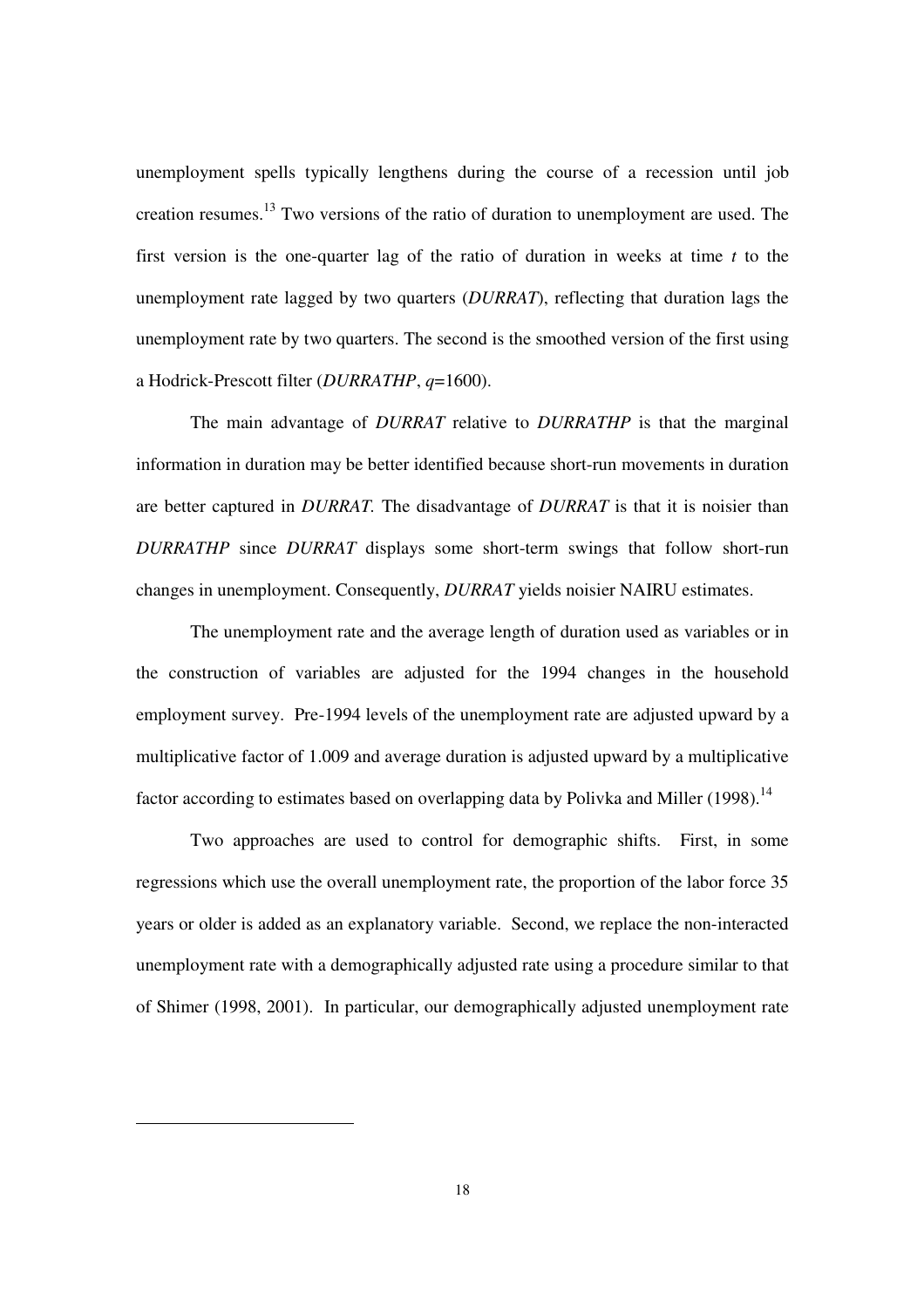equals the weighted average sum of the unemployment rates of different age groups at time *t* multiplied by each group's share of the labor force during all of 1980.

# *Regression Results*

-

Regression results for core PCE and nominal wage inflation are presented in Tables 1 and 2, respectively. In each table, two sets of regressions are presented. In the first set, there are six models using the unemployment rate, with the baseline model shown in column 1 and with models 2 and 3 adding the duration-unemployment ratio (*DURRAT*) and the demographic ratio (*AGE*35+) to the baseline model, respectively. Model 4 adds both variables to the baseline model, while models 5 and 6 replace *DURRAT* in models 2 and 4 with *DURRATHP*. The second set of models replaces the non-interactive unemployment rate with the demographically adjusted rate, with models 7 and 8 corresponding to models 1 and 2. Owing to the use of 12 lags of inflation and the availability of core PCE and non-farm wage data since 1959, regressions are estimated over a common sample of 1962:Q2-2006:Q4. Consistent with the NAIRU approach, the constants and coefficients on the level of unemployment are statistically significant. The energy variable is statistically significant in most core PCE inflation models, but is insignificant in each wage model, consistent with the plausible case that opposing effects of energy shocks on labor supply and demand may result in an ambiguous net effect of energy shocks on wage inflation. Medium-run productivity growth and the variable controlling for stock options are statistically significant in each nominal wage regression.

Also reported in these tables is the elasticity of the NAIRU with respect the duration-unemployment ratio ( $% \Delta U^* / \% \Delta R$ , where *R* is the duration-unemployment ratio). If the hiring rate remains stable over time, this elasticity should equal –1.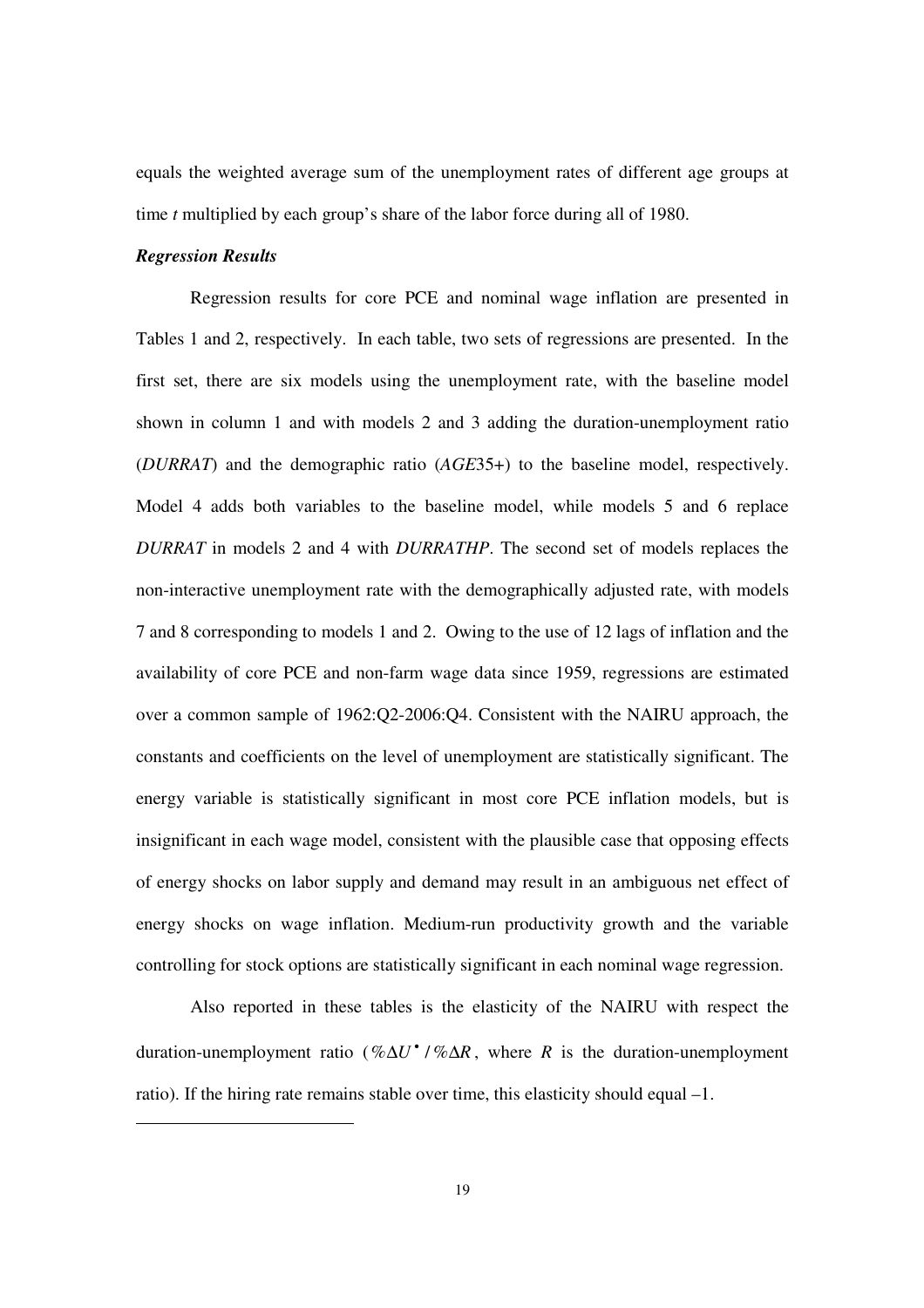Several notable patterns emerge across the tables. First, the durationunemployment ratio, *DURRAT*, is always statistically significant in the core PCE and wage models. This is also the case for the ratio smoothed by the Hodrick-Prescott filter except when it is marginally significant in the presence of the highly insignificant *AGE35*+ variable. In addition, the elasticity of the NAIRU with respect to the durationunemployment ratio lies between  $-0.79$  and  $-1.00$ , and it is never statistically significantly different from –1, the value predicted by the model in Section II. Thus, the model developed in Section II accurately predicts the effect of the durationunemployment ratio on the natural rate. Second, with respect to the core PCE models, the separate demographic variable (*AGE35*+) is significant only in the absence of the duration ratio (models 3 versus 4 and 6 in Table 1), whereas the unsmoothed duration ratio is significant, albeit to a lesser degree, in the presence of *AGE35*+. In the wage models, the duration ratios are still, albeit to a lesser extent, statistically significant in the presence of AGE35+, which is not significant in the presence of either duration variable. Third, in models using the demographically-adjusted unemployment rate, the duration ratio is significant in regressions of core PCE and non-farm wages (model 8 in Tables 1 and 2). Fourth, across corresponding models, the duration ratio (*DURRAT*) has a smaller t-statistic in the presence of *AGE35*+ (models 2 versus 4 in each table) or in models using the demographically adjusted unemployment rate (models 2 versus 8 in each table). This pattern plausibly reflects that movements in the duration ratio reflect both demographic trends and other factors (e.g., shifts in hiring or firing behavior), consistent with the simulation results. Fifth, in the price inflation models 2-6 the coefficients and variable values imply that the NAIRU was between 4.2 and 4.9 percent in 2006:Q4, well below the baseline model 1 fixed estimate of 5.75 percent. NAIRU estimates from the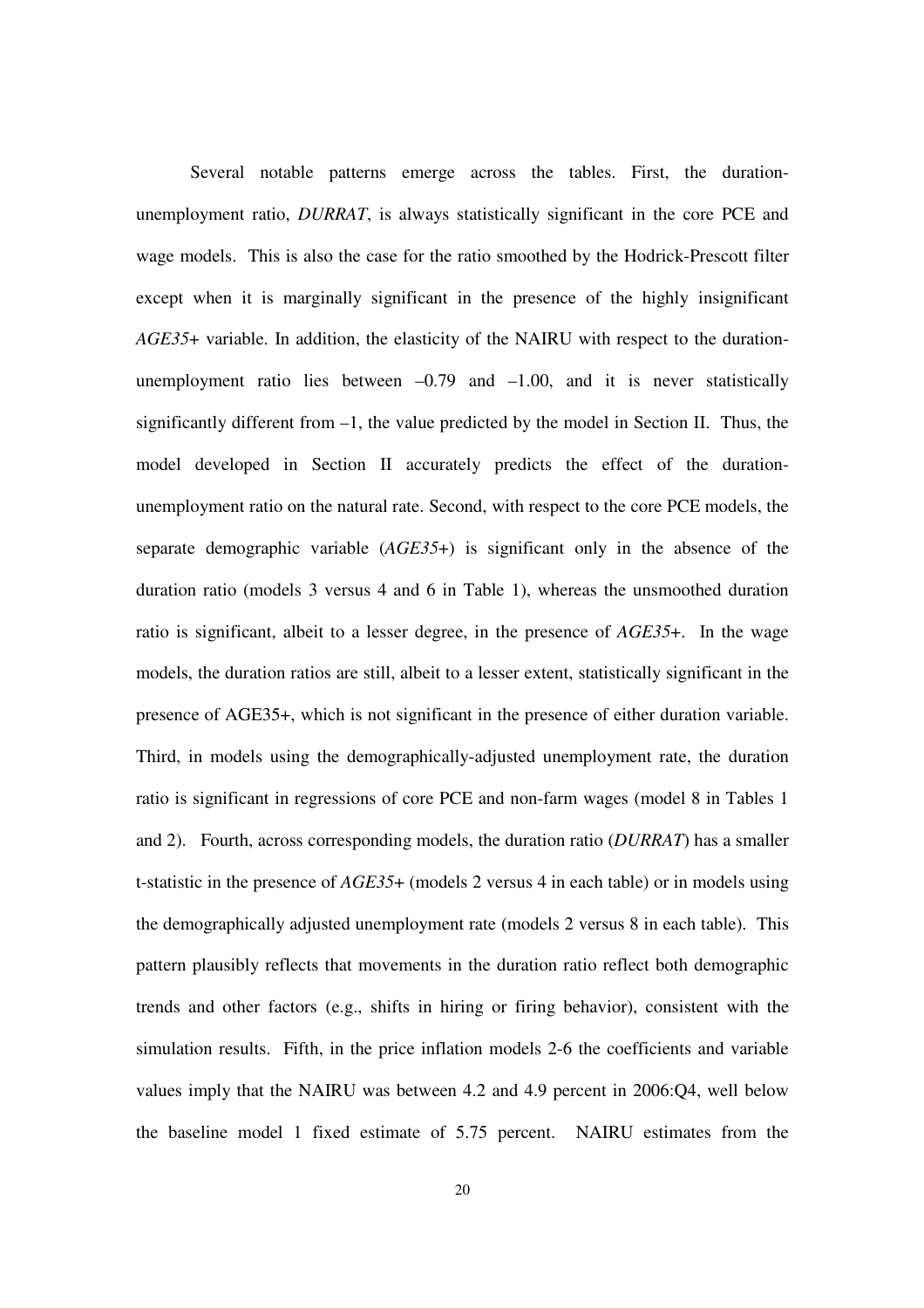*DURRAT* and *DURRATHP* models imply that the NAIRU fell sharply in the 1990s, in contrast to the fixed, baseline model estimate (Figure 8).

Sixth, this pattern arises using the demographically adjusted unemployment rate, with the NAIRU estimate from the baseline price model (model 7, Table 1) at 6.2 percent and that from the duration model (model 8) at a lower 5.3 in 2006:Q4. (In 2006:Q4, the demographically adjusted rate, 5.25, exceeded the official rate of 4.5%.) Seventh, there is evidence of short-term serial correlation in residuals in wage models that omit either the duration or *AGE35*+ variables, suggesting that the standard model (model 1) and the simple demographically adjusted unemployment model (model 7) are misspecified. Finally, using the overall unemployment rate, the NAIRUs at the end of 2006 from the wage equations (models 2, 4, 5, and 6) were in a reasonable range between 4.0 and 4.3 percent when the duration ratio is included, unlike the bizarre -1.6 percent productivity adjusted rate from the baseline model (model 1) (which, before adjusting for productivity, yields a NAIRU of 7.8 percent.) A plausible interpretation of the latter unusual result is that it comes from a misspecified model which yields a smaller than true productivity coefficient, which works to lower the implied, productivity-adjusted NAIRU estimate.

The improved performance of NAIRU models when adding this ratio parallels the simulation model results in an important aspect. In particular, demographic shifts could only partially account for the rise of the observed duration ratio in the 1990s in the simulation models, which implied a possible role for other factors affecting separations, such as lower job security. This finding is consistent with the greater significance of the duration ratio than the demographic variable in the NAIRU models of wage and price inflation. Also noteworthy is that calibration experiments yield duration ratio and NAIRU estimates that are reasonably similar to the observed duration ratio (recall Figure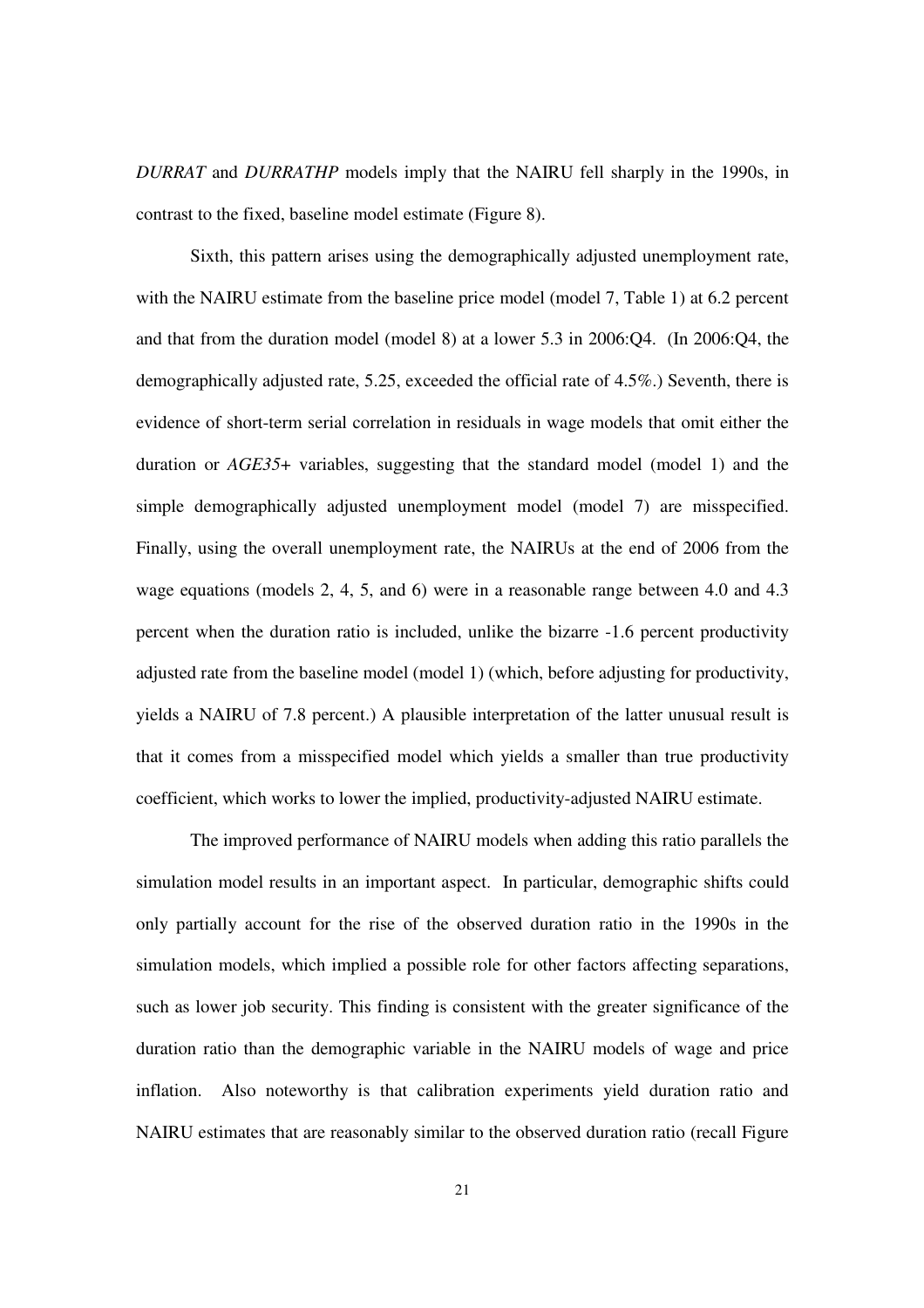6) and the NAIRU results implied by the duration-modified model (model 2) of core PCE inflation (compare Figures 7 and 8).

## **IV. Conclusion**

Since the early 1990s, two major macro-labor indicators have shifted substantially, with the natural unemployment rate falling and the ratio of duration to the unemployment rate rising. Our simulation and regression results attribute these developments to a combination of the aging of the baby boom generation and an additional decline in job turnover, the latter of which may plausibly stem from decreased job security. By using both approaches, we test the internal and external consistency of the view that both factors have played important roles.

More specifically, in a calibration model based on an efficiency wage framework it is demonstrated that changes in the separation rate can explain much of the variation in the duration-unemployment ratio and the NAIRU since 1960. From 1960 until the early 1990s, the economy's separation rate was closely related to the demographic composition of the workforce. Since the early 1990s, however, the separation rate fell about 20% more than predicted by demographics, and a combination of an aging labor force and this additional decline in the separation rate can account for the combination of the higher duration ratio and the lower NAIRU estimates observed since the early 1990s. As in Shimer (1998, 2001), we find that shifting demographics play an important role, but we argue, in contrast, that demographics are not sufficient to fully account for the post-1991 decline in the NAIRU, consistent with the results of Katz and Krueger (1999) and Staiger, Stock, and Watson (2001).

While it is unclear what precisely caused the post-1991 decline in the separation rate, several possible explanations are discussed. One explanation that we find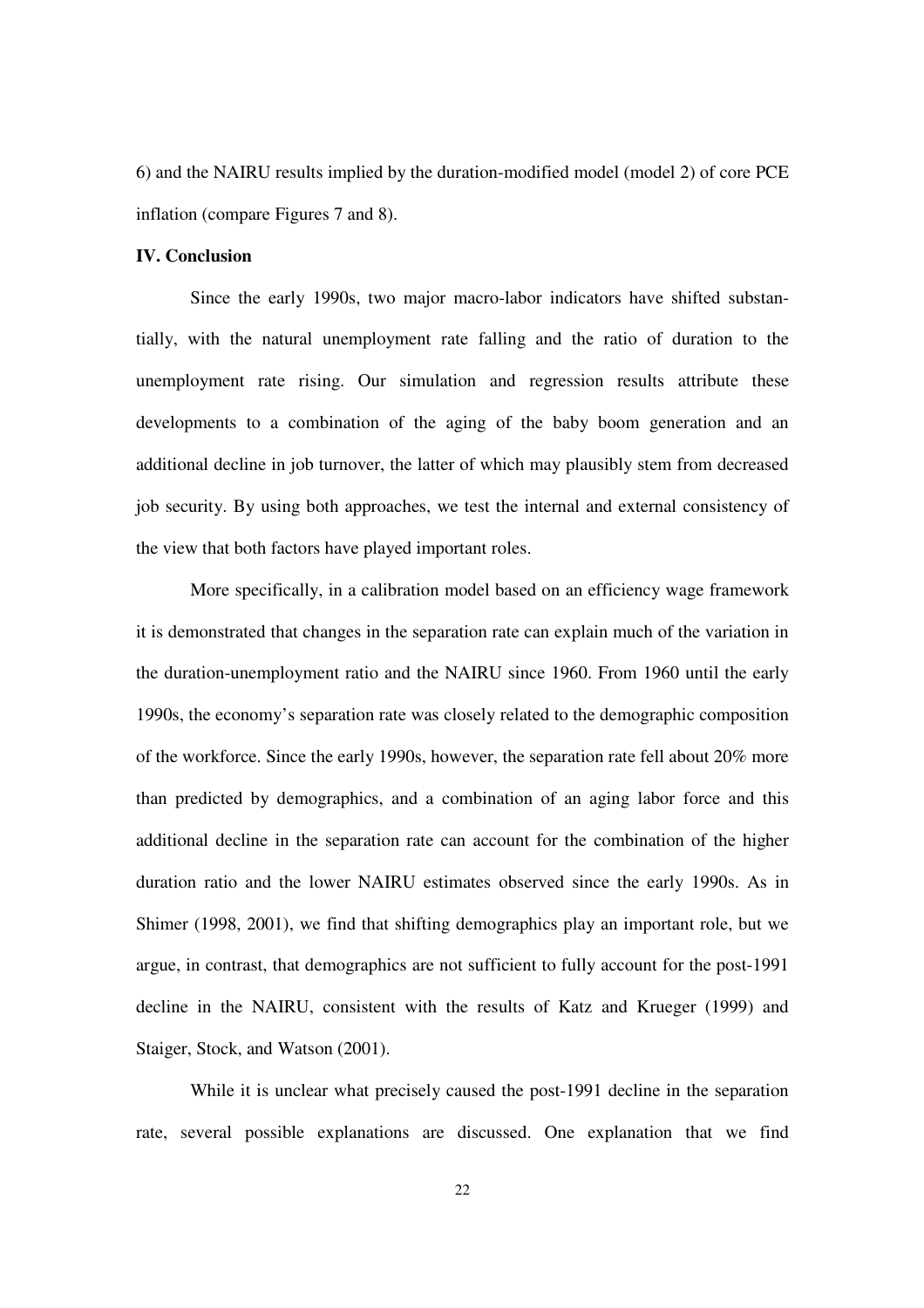particularly promising is that the decreased separation rate may have resulted from factors leading to greater job insecurity faced by workers. Higher job insecurity is evidenced by surveys of workers indicating greater fear of layoffs, Challenger data on layoffs, and the results of Valletta (1999), who finds that the firing-to-quit ratio has risen at a given level of the unemployment rate since the late-1980s.

In line with our calibration results, the duration-unemployment ratio is highly significant in expectations-augmented Phillips curve models of price and wage inflation. Furthermore, regression results imply a sizable decline in the NAIRU during the 1990s, when traditional, time *in*variant NAIRU models broke down. Although our findings mainly provide an explanation for the poor performance of traditional NAIRU models in the 1990s, they also imply that marginal information might be gleaned from monitoring the duration of unemployment relative to the unemployment rate.

In addition to the NAIRU results, although the ratio of duration to unemployment was also high in the 1950s and early 1960s before the baby boomers entered the labor force, much of the rise since the late 1980s appears to be linked to factors other than demographics. As shown earlier in Figure 3, additional evidence favoring a role for nondemographic factors is that the ratio of the mean duration of unemployment to the unemployment rate has risen by more than what is implied by historical relationships with the demographic composition of the labor force.

By drawing on both calibration and estimation techniques, our findings provide an internally and externally consistent explanation for the behavior of the duration ratio and an apparent decline in the NAIRU. In particular, our results imply that the unemployment rate — with or without demographic adjustments — is not as useful an indicator of labor market slack because changes in labor practices can alter job turnover and job security in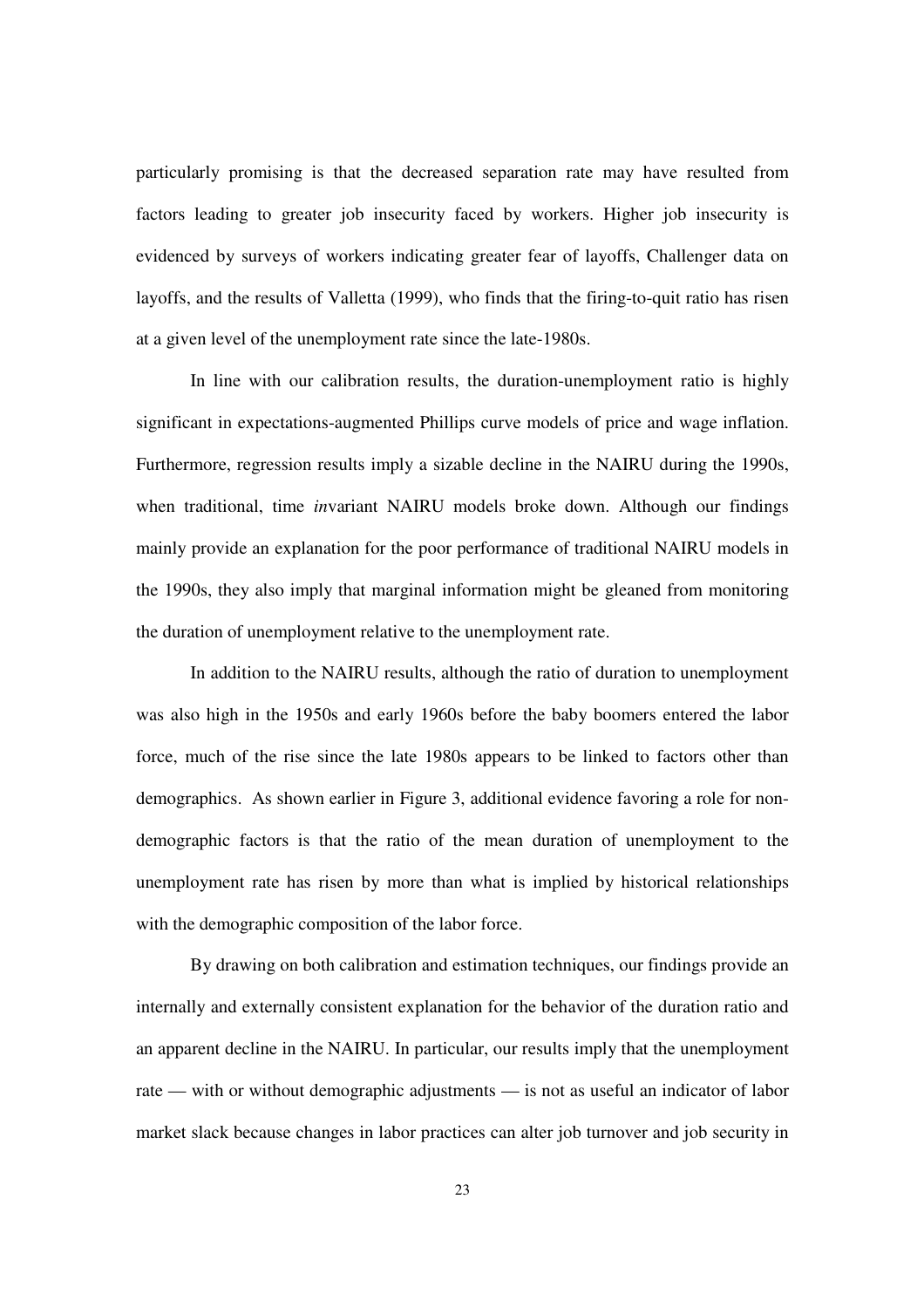ways not fully or consistently reflected in the unemployment rate.<sup>15</sup> In this respect, our regression and simulation results are consistent with Milton Friedman's (1968, p.8) characterization of the "natural rate of unemployment" as, "not immutable and unchangeable. On the contrary, many of the market characteristics that determine its level are man-made and policy-made."

Nevertheless, duration can reflect extra information about job security in plausible general equilibrium simulation models, and in NAIRU models of inflation duration provides statistically and economically important information beyond that contained in the overall or demographically- adjusted unemployment rates. With Friedman's caveat in mind, additional information regarding the degree in labor market slack may be gleaned from monitoring relative movements in duration. Other changes in labor market behavior since the 1990s could further alter these relationships. For example, future extensions of our study could examine how intra- and inter-national outsourcing of services affect measures of unemployment slack and their relationship to inflation.

In interpreting the labor markets of the last two decades, a combination of high unemployment and low job security temporarily gave rise to the "traumatized worker $16$ " and unexpectedly large disinflation of the early 1990s. Afterwards, a still elevated perception of job insecurity accompanied low unemployment rates during the long boom of the 1990s and the weak economy of the early 2000s (consistent with Figure 2 and Valletta, 1999). A long-lasting shift in labor market practices has apparently allowed the economy to operate at lower overall unemployment rates nearer to 5 percent rather than to 6 percent. Indeed, there was only a mild acceleration in inflation when unemployment fell below 4.5 percent in the late 1990s, followed by a notable deceleration during the

 $\overline{a}$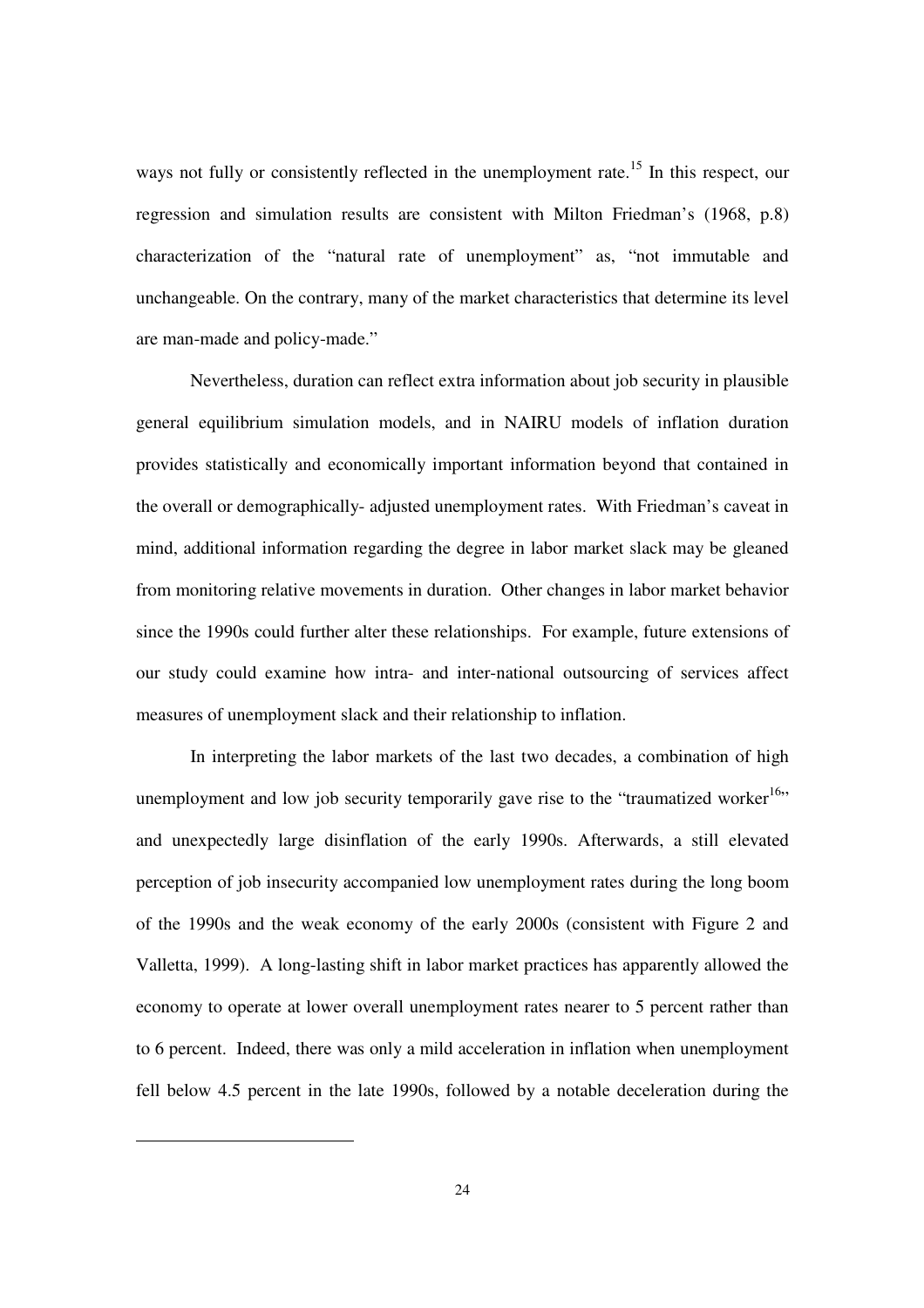slow economy of the early 2000s when unemployment remained below 6.5%. For these reasons, after being temporarily "traumatized" in the early 1990s, workers appear to have remained "chastened" as evolving labor practices continued to threaten job security and deter them from seeking other jobs.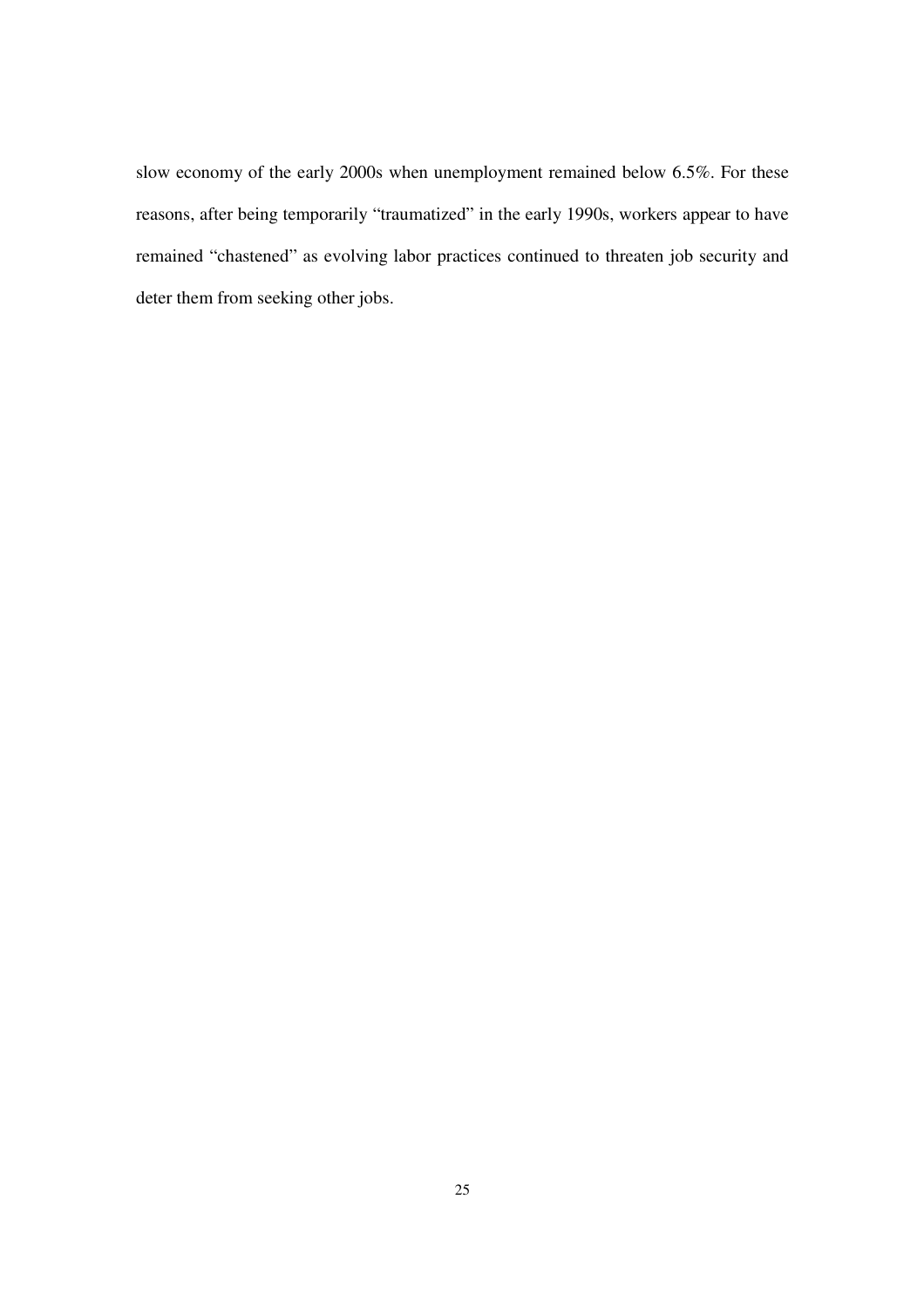# **Appendix: Estimates of the Effect of Separation Probabilities on the Unemployment Rate in the Model of Pissarides (2000) (Not intended for publication, available upon request from the authors)**

Pissarides (2000) develops a model of the job matching, vacancies, and unemployment in a framework in which wages are determined by bargaining between firms and workers. As discussed on p. 18 of his book, the following three equations determine steady-state equilibrium in this model:

$$
u = \frac{\lambda}{\lambda + \theta q(\theta)},
$$
\n(A1)

$$
p - w - \frac{(r + \lambda)pc}{q(\theta)} = 0, \qquad \text{and} \tag{A2}
$$

$$
w = (1 - \beta)z + \beta p(1 + c\theta),
$$
\n(A3)

where  $\lambda$  represents the rate of flows into unemployment from employment (equivalent to the parameter *q* in Section II),  $\theta$  is the ratio between vacancies and unemployment,  $q(\theta)$ is the rate at which vacant jobs are filled, *p* represents the productivity of workers (i.e., the value of a job's output),  $w$  is the real wage,  $r$  is the interest rate,  $c$  is the real cost to firms of having a vacancy, β represents the relative bargaining power of workers, and *z* is a worker's real return when unemployed.<sup>17</sup> Pissarides defines  $q(\theta)$  as  $q(\theta) = m(u/v, 1)$ . If it is assumed that the matching function can be expressed as  $m = \mu^a v^{1-a}$ , then  $q(\theta) = \gamma \theta^{-a}$ . With this specification for  $q(\theta)$ , (A1) can be rewritten as

$$
u = \frac{\lambda}{\lambda + \gamma \theta^{1-a}} \,. \tag{A4}
$$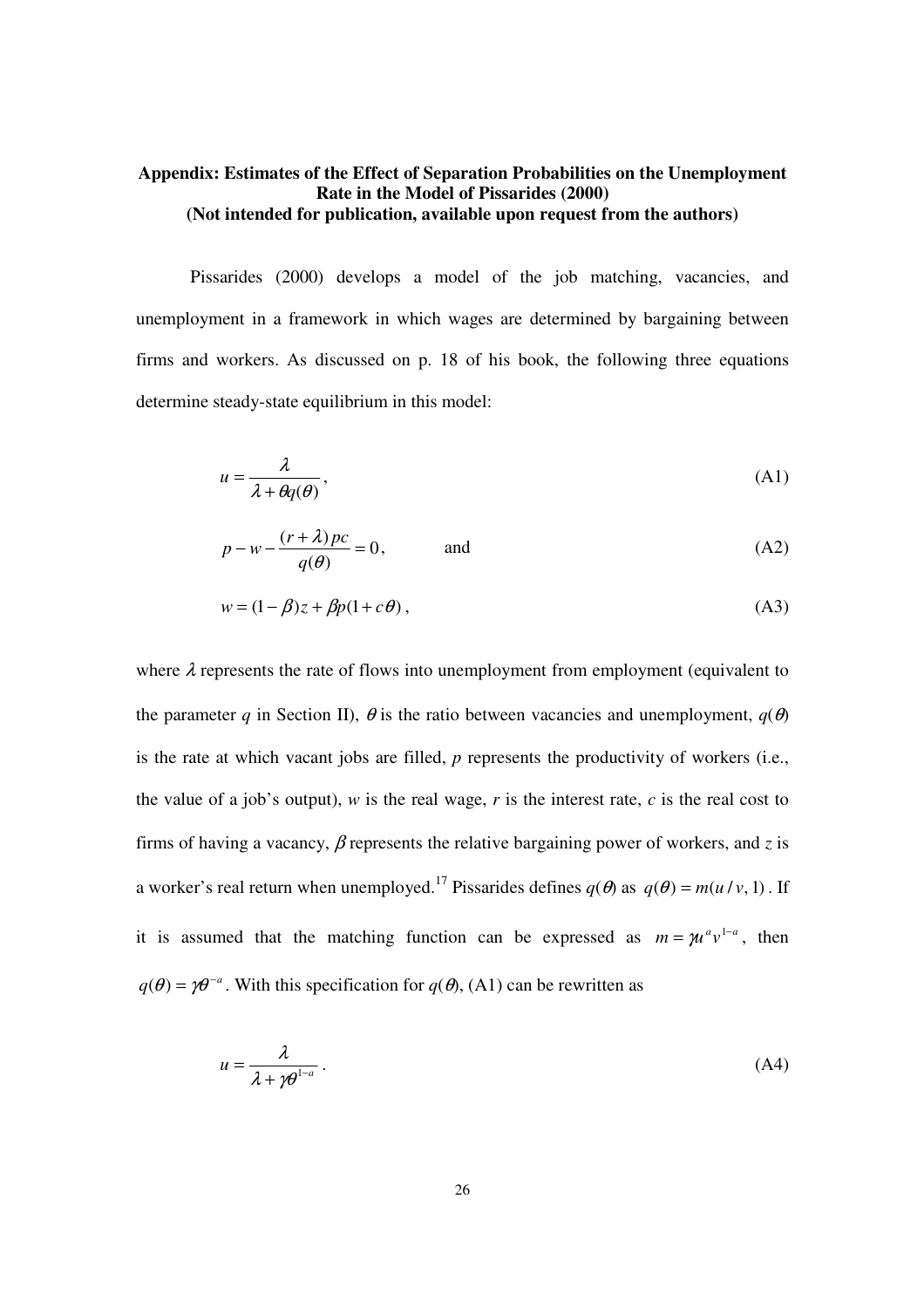Differentiating (A4) with respect to  $u$ ,  $\lambda$ , and  $\theta$  yields the following relationship between the unemployment rate, the separation rate, and the vacancy-unemployment rate:

$$
du = \frac{\theta \gamma \theta^{-a} d\lambda - (1 - a)\lambda \gamma \theta^{-a} d\theta}{[\lambda + \gamma \theta^{1-a}]^2}.
$$
 (A5)

 To calculate the total effect of separations on unemployment, we need to calculate the effect of  $\lambda$  on  $\theta$ . This effect can be calculated by the following procedure. We will assume that the worker's return when unemployed is a constant fraction, *b*, of the return when employed, so that  $z = bw$ . In addition, productivity will be normalized to equal 1. Under these assumptions, (A3) can be rewritten as

$$
w = \frac{\beta}{1 - (1 - \beta)b} (1 + c\theta). \tag{A6}
$$

If  $(A6)$  is substituted into  $(A2)$ , we obtain the relationship,

$$
1 - \frac{\beta}{1 - (1 - \beta)b} (1 + c\theta) - \frac{(r + \lambda)c}{\gamma \theta^{-a}} = 0.
$$
 (A7)

Differentiating (A7) with respect to  $\lambda$  and  $\theta$  implies

$$
-\frac{\beta}{1 - (1 - \beta)b}cd\theta - \frac{\gamma \theta^{-a}cd\lambda + a(r + \lambda)c\gamma \theta^{-a-1}d\theta}{\gamma \theta^{-a}} = 0, \text{ and}
$$

$$
\frac{d\theta}{d\lambda} = -\frac{\gamma c\theta^{-a}}{\frac{\beta c\gamma \theta^{-a}}{1 - (1 - \beta)b} + a(r + \lambda)c\gamma \theta^{-a-1}}.
$$
(A8)

From (A5), the elasticity of the unemployment rate with respect to the separation rate is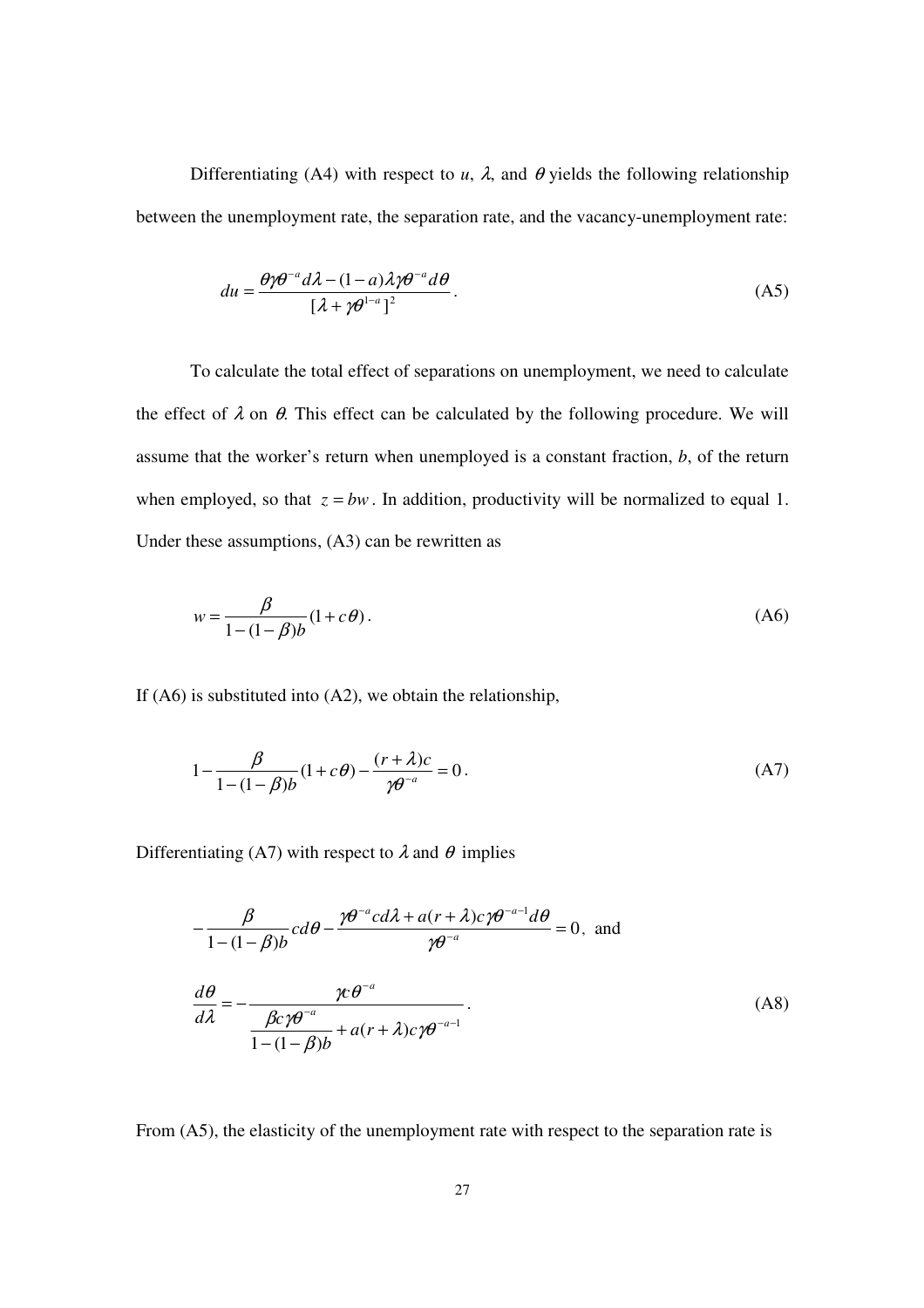$$
\frac{du}{d\lambda}\frac{\lambda}{u} = \frac{\theta\gamma\theta^{-a} - (1-a)\lambda\gamma\theta^{-a}(d\theta/d\lambda)}{[\lambda + \gamma\theta^{1-a}]^2}\frac{\lambda}{u},
$$
\n(A9)

where  $(d\theta/d\lambda)$  is given by (A8).

If values are assigned to the model's parameters, we can calculate the effect of the separation rate  $(\lambda)$  on the unemployment rate  $(u)$ . The following assumptions are made about the model's parameters. First,  $\beta$  equals 0.5, meaning that firms and workers have equal bargaining power. Second, the value of *b* (the ratio between the returns to working and the returns to being unemployed) is assumed to equal 0.5. Third, in line with estimates of the average monthly separation rate in the United States in 1960-1970 (discussed in Section II),  $\lambda$  is set equal to 0.0146. Fourth, it is assumed that  $\theta$ =0.3, based on the ratio of vacancies to unemployment in years in which the actual unemployment rate was within 0.5 of the Congressional Budget Office's (CBO) estimate of the natural rate.<sup>18</sup> Fifth, it is assumed that the real interest rate is 0.0033 per month, implying an annual real interest rate of 0.04. Sixth, in line with the average of the CBO's estimate of the natural rate for the 1960-70 period, the natural rate is assumed to equal 0.0567.

Values for *a* (the exponent in the matching function) have been estimated in previous studies, and Petrongolo and Pissarides (2001) report estimates of *a* obtained by several researchers. For the United States, these estimates generally are in the range of 0.35 to 0.50. Thus, calculations are performed both for *a*=0.35 and *a*=0.50. Given values for *a*, *u*,  $\theta$ , and  $\lambda$ , the value of  $\gamma$  in the matching function is uniquely determined by (A4).

Substituting values of  $\beta$ ,  $b$ ,  $\theta$ ,  $\lambda$ ,  $r$ ,  $a$ , and  $\gamma$  into (A7) yields a solution for *c*. This value for *c* is then substituted into the expression for  $(d\theta/d\lambda)$  in (A8), which is then substituted into (A9), yielding a value for the elasticity of the natural rate with respect to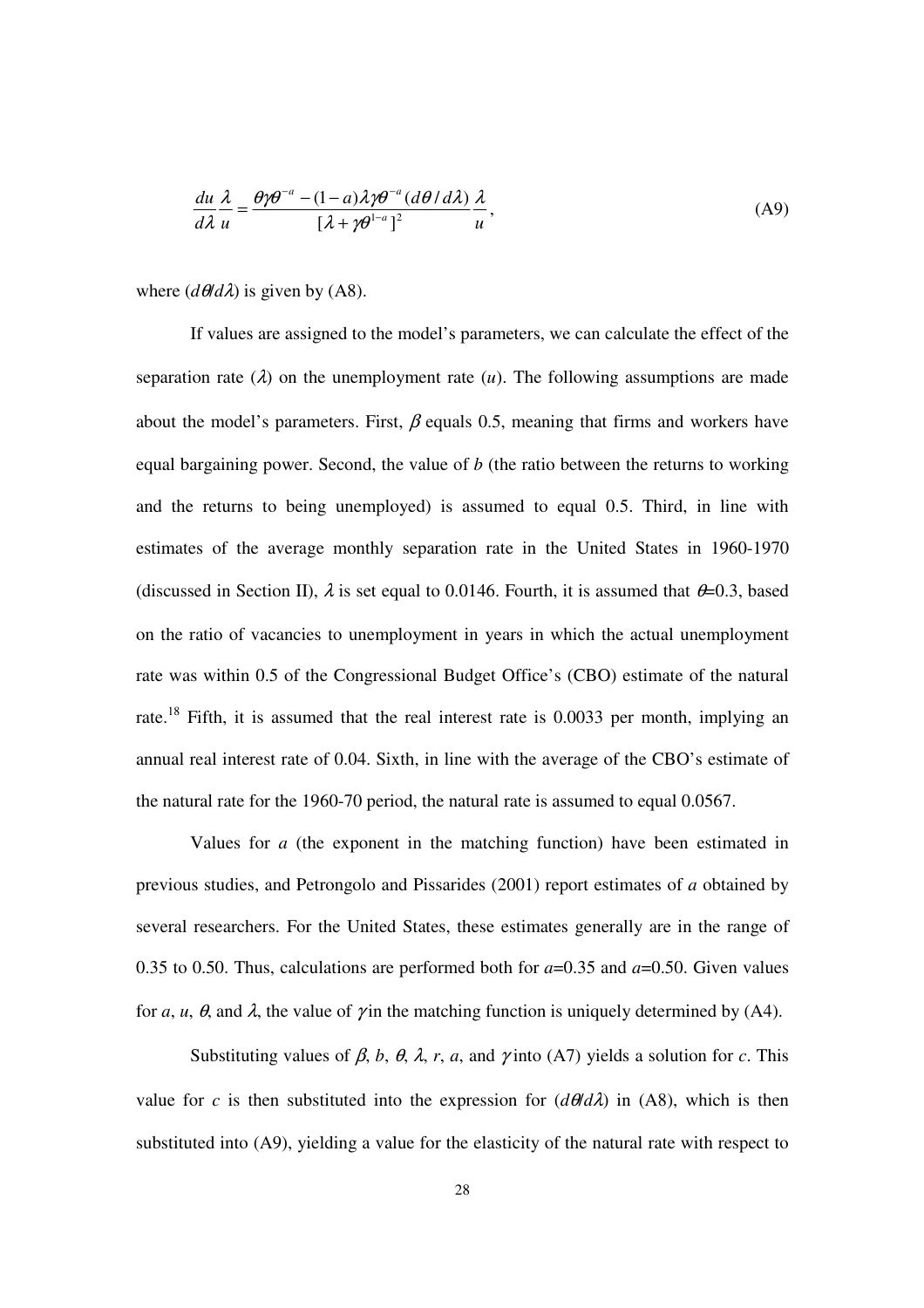the separation rate. This elasticity is calculated to be  $0.987$  when  $a=0.35$  and to equal 0.976 when *a*=0.50. In the efficiency wage model developed in Section II, a value of  $u=0.0567$  means that the elasticity of the natural rate with respect to the separation rate is 0.943. Thus, a matching model and an efficiency wage model yield almost identical estimates of the elasticity of unemployment with respect to the separation rate.

Why the elasticities are almost identical in the two models can be explained by the effect of the separation ratio on the hiring probability. In the efficiency wage model, the equilibrium hiring probability is constant and thus is not affected by the separation probability. In the matching model, the hiring probability depends on the separation probability, but the effect is weak. Thus, both models predict similar elasticities of unemployment with respect to the separation rate.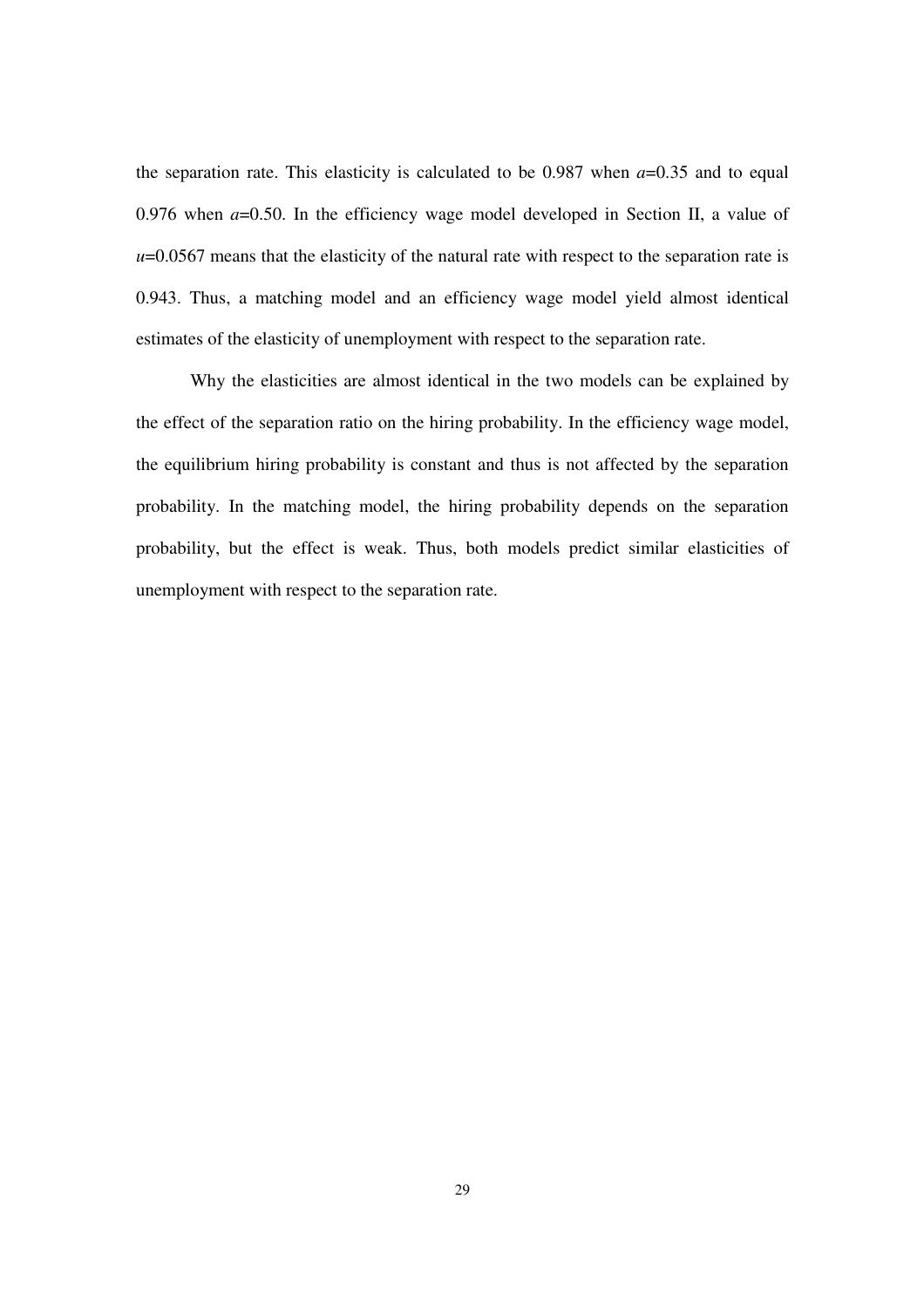## **References**

- Abowd, John M. and Zellner, Arnold (1985), "Estimating Gross Labor Force Flows," *Journal of Business and Economic Statistics* 3, 254-83.
- Abraham, Katharine G. and Shimer, Robert (2001), "Changes in Unemployment Duration and Labor Force Attachment," in *The Roaring Nineties: Can Full Employment Be Sustained?* Edited by Alan. B. Krueger and R. M. Solow. (New York: Russell Sage Foundation; New York: Century Foundation Press)
- Acemoglu, Daron (2002), "Technical Change, Inequality, and the Labor Market," *Journal of Economic Literature* 40 (March), 7-72.
- Akerlof, George A. (1982), "Labor Contracts as Partial Gift Exchange," *Quarterly Journal of Economics* 97 (November), 543-569.
- Akerlof, George A. (1984), "Gift Exchange and Efficiency Wage Theory: Four Views," *American Economic Review* 74 (May), 79-83.
- Blanchard, Olivier J. and Diamond, Peter (1990), "The Cyclical Behavior of the Gross Flows of U.S. Workers," *Brookings Papers on Economic Activity*, 1990:2, 85- 143.
- Boskin, Michael J., et al. (1996), "Toward a more Accurate Measure of the Cost of Living," Final Report to Senate Finance Committee from Advisory Commission to Study the Consumer Price Index (December 4).
- Council of Economic Advisors (1997), *Economic Report of the President*. Washington: U.S. Government Printing Office.
- Council of Economic Advisors (1999), *Economic Report of the President*. Washington: U.S. Government Printing Office.
- Friedman, Milton (1968), "The Role of Monetary Policy," *American Economic Review* 58 (March), 1-17.
- Fuhrer, Jeffrey C. (1995), "The Phillips Curve is Alive and Well," *New England Economic Review of the Federal Reserve Bank of Boston* (March/April), 41-56.
- Gordon, Robert J. (1977), "Can the inflation of the 1970s be explained?" *Brookings Papers on Economic Activity* 1, 253-76.
- Gordon, Robert J. (1997), "The time-varying NAIRU and its implications for economic policy," *Journal of Economic Perspectives* 11, 11-32.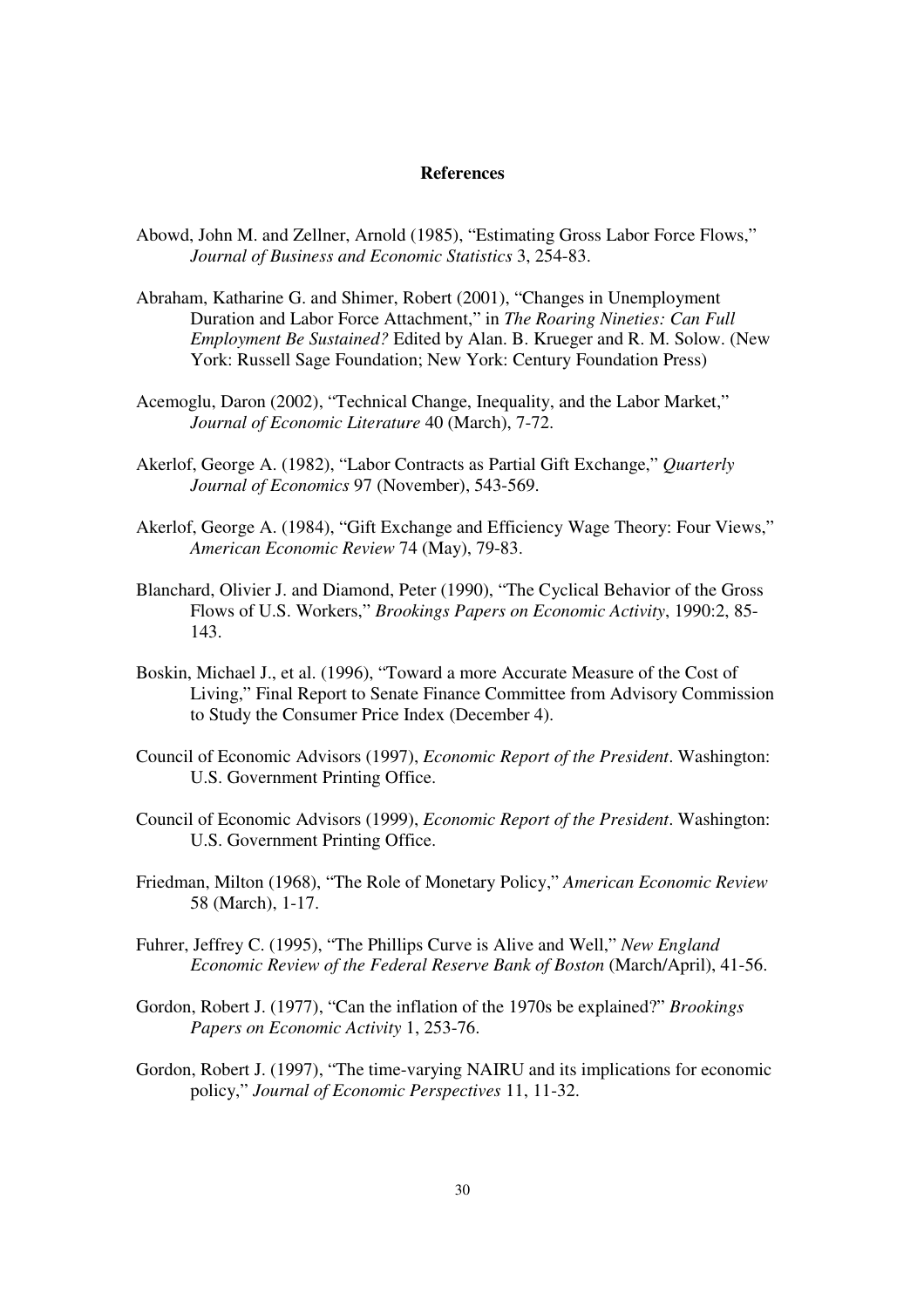- Greenspan, Alan (2004), "Testimony of Chairman Alan Greenspan: The Economic Outlook," to the Joint Economic Committee, U.S. Senate, April 21, http://www.federalreserve.gov/boarddocs/testimony/2004/20040421/default.htm.
- Hall, Robert E. (1982), "The Importance of Lifetime Jobs in the U.S. Economy," *American Economic Review* 72 (September), 716-24.
- Hyclak, Thomas and Ohn, Jonathan (2002), "Wage Inflation and the Post-1991 Duration Puzzle," *Economics Letters* 73 (October), 97- .
- Katz, Lawrence F. and Alan B. Krueger, "The High-Pressure U.S. Labor Market of the 1990s," *Brookings Papers on Economic Activity* 1999:1, 1-65.
- Malcomson, James M. and Sophocles Mavroeidis (2007), "Matching Frictions, Efficiency Wages, and Unemployment in the USA and the UK," Working Paper, Oxford University.
- Petrongolo, Barbara and Christopher A. Pissarides (2001), "Looking into the Black Box: A Survey of the Matching Function," *Journal of Economic Literature* 39 (June), 390-431.
- Phelps, Edmund S. (1967), "Phillips Curves, Expectations of Inflation, and Optimal Unemployment Over Time," *Economica* 2 (3), 22-44.
- Phelps, Edmund S. (1968), "Money-Wage Dynamics and Labor Market Equilibrium," *Journal of Political Economy* 76 (July/August), 678-711.
- Pissarides, Christopher A. (2000), *Equilibrium Unemployment Theory*, 2<sup>nd</sup> edition. (Cambridge, MA: The MIT Press).
- Polivka, Anne and Stephen Miller (1998), "The CPS After the Redesign," in *Labor Statistics Measurement Issues*, edited by John Haltiwanger, Marilyn Manser, and Robert Topel, pp. 249-289. University of Chicago Press, Chicago.
- Salop, Steven C. (1979), "A Model of the Natural Rate of Unemployment," *American Economic Review* 69 (March), 117-125.
- Schlicht, Ekkehart (1978), "Labor Turnover, Wage Structure and Natural Unemployment," *Zeitschrift für die Gesamte Staatswissewnschaft* 134 (June), 337-346.
- Shapiro, Carl and Joseph E. Stiglitz (1984), "Equilibrium Unemployment as a Worker Discipline Device," *American Economic Review* 74 (June), 433-444.
- Shimer, Robert (1998), "Why is the U.S. Unemployment Rate So Much Lower?" *NBER Macroeconomics Annual*.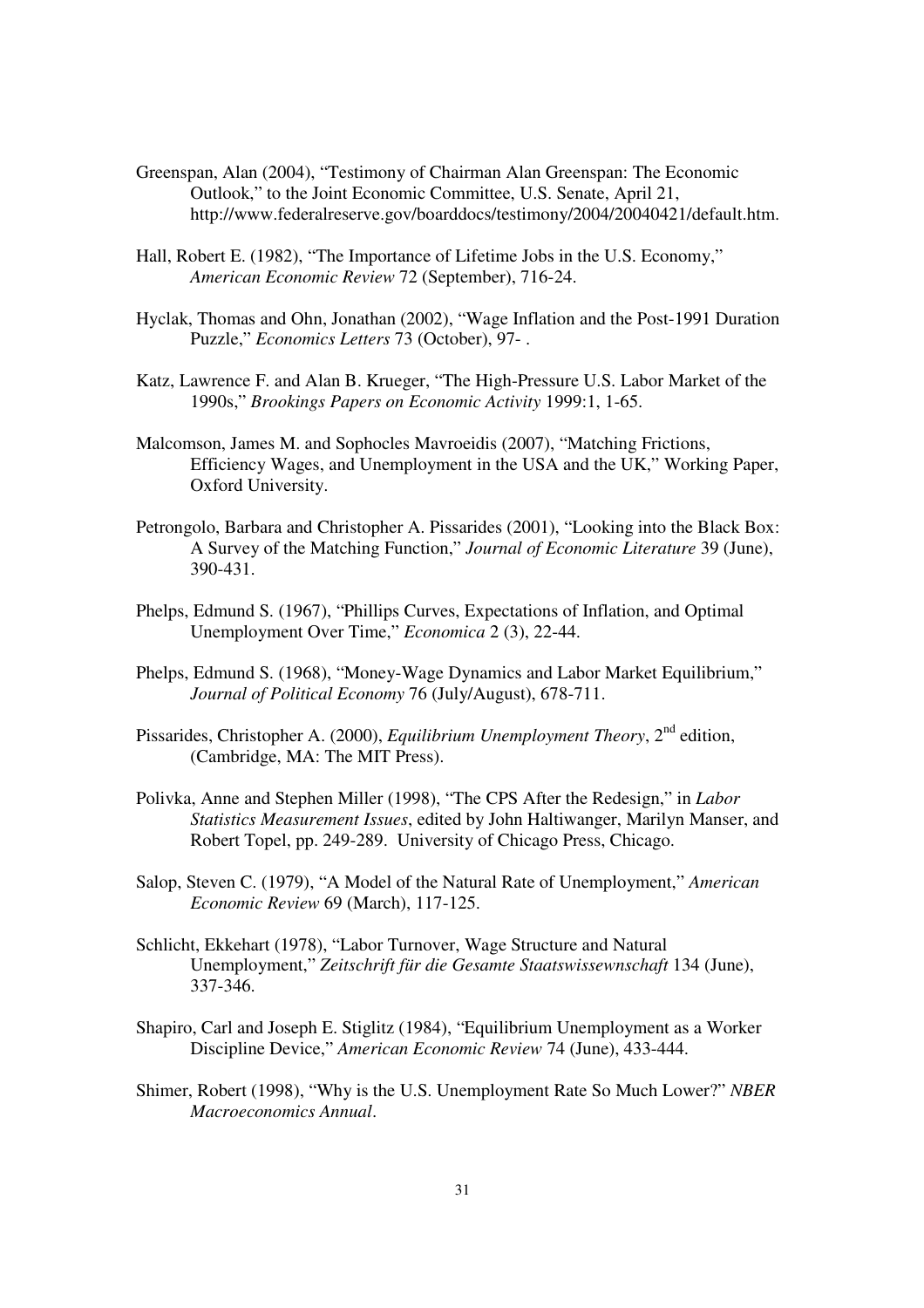\_\_\_\_\_\_\_\_ (2001), "The Impact of Young Workers on the Aggregate Labor Market," *Quarterly Journal of Economics* 116 (August), 969-1008.

\_\_\_\_\_\_\_\_ (2007), "Reassessing the Ins and Outs of Unemployment," Working Paper, University of Chicago, October 2007.

- Solow, Robert M. (1979), "Another Possible Source of Wage Stickiness," *Journal of Macroeconomics* 1 (Winter), 79-82.
- Staiger, Douglas, Stock, James H., and Watson, Mark W. (1997), "The NAIRU, Unemployment, and Monetary Policy." *Journal of Economic Perspectives* 11: 33- 50.
- Staiger, Douglas, Stock, James H., and Watson, Mark W. (2001 ), "Prices, Wages, and the U.S. NAIRU in the 1990s," in: *The Roaring Nineties: Can Full Employment Be Sustainable?* Edited by Alan B. Krueger and Robert Solow, 3-60 (New York: Russell Sage Foundation; New York: Century Foundation Press).
- Stiglitz, Joseph E. (1974), "Alternative Theories of Wage Determination and Unemployment in L.D.C.'s: The Labor Turnover Model," *Quarterly Journal of Economics* 88 (May), 194-227.
- Valletta, Robert (1999), "Declining Job Security," *Journal of Labor Economics* 17 (October), S170-S197.
- Weiss, Andrew (1980), "Job Queues and Layoffs in Labor Markets with Flexible Wages," *Journal of Political Economy* 88 (June), 526-538.
- Woodward, Bob (2000), *Maestro: Greenspan's Fed and the American Boom* (New York: Simon & Schuster).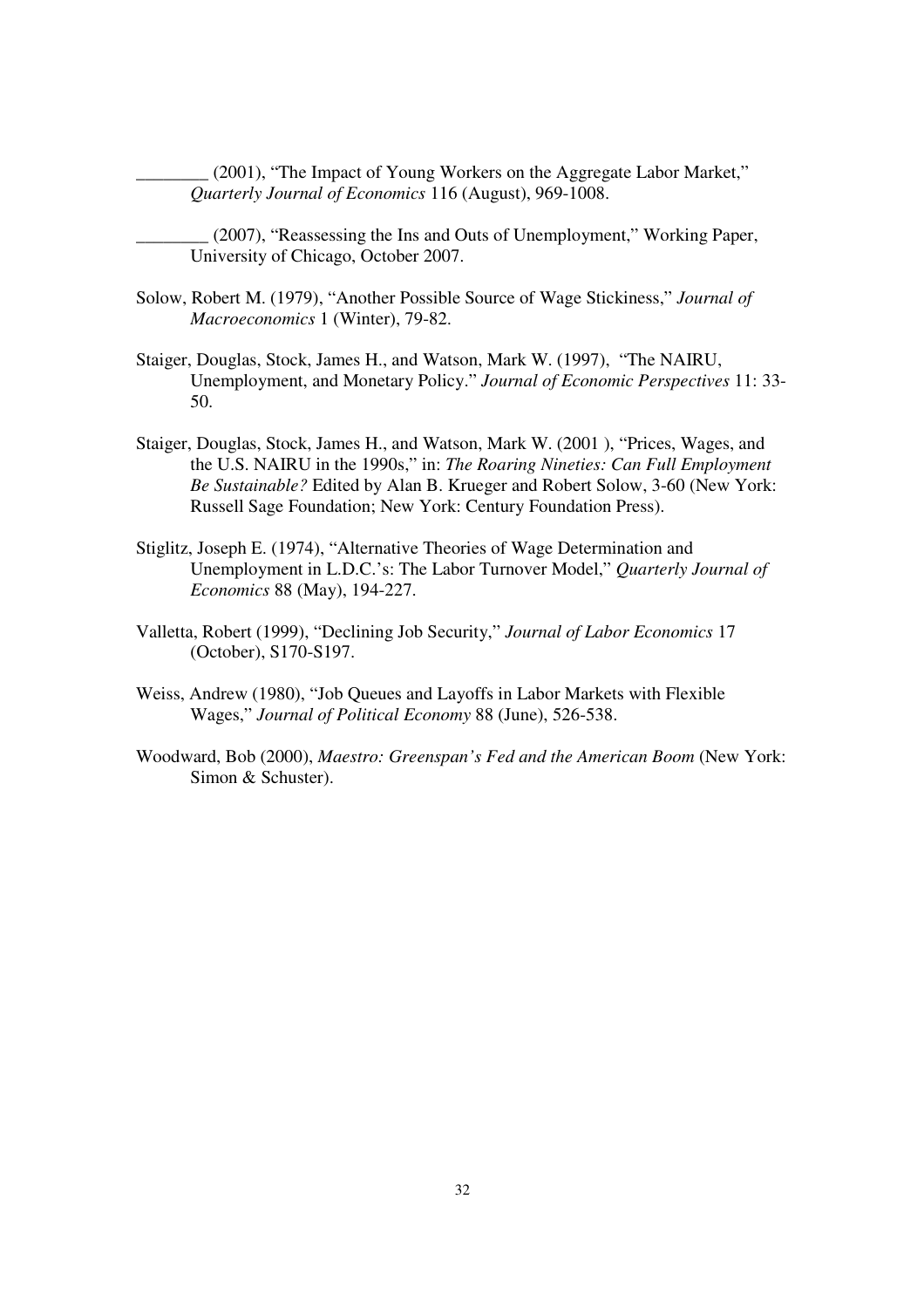





Source: International Survey Research .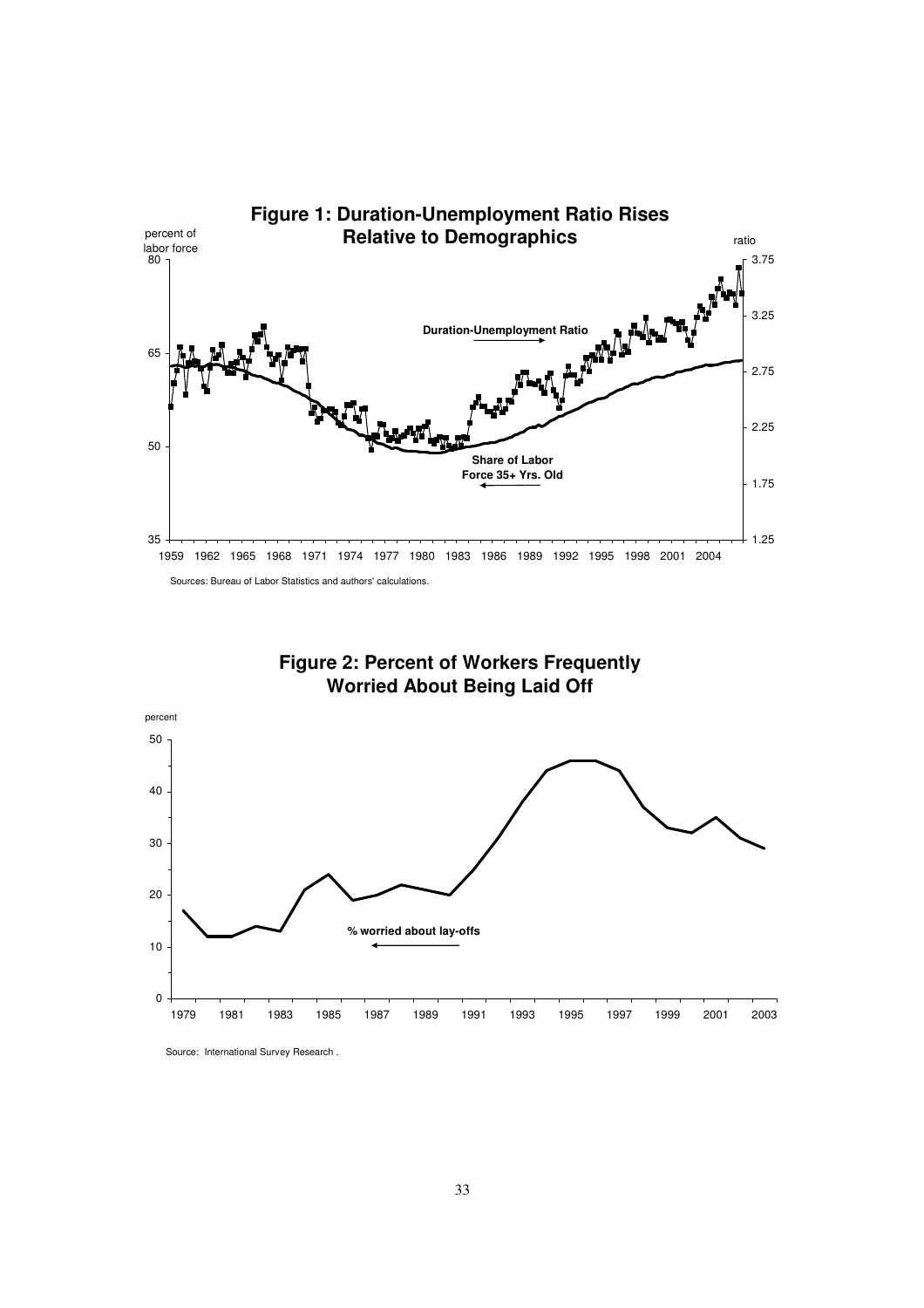

**Figure 3: Demographics Alone Cannot Account for the Relative Rise of Duration to the Unemployment Rate**

**Figure 4: Demographics Alone Cannot Track the Decline in CBO's NAIRU Estimates during the 1990s**



Sources: Congressional Budget Office (CBO) and authors' calculations.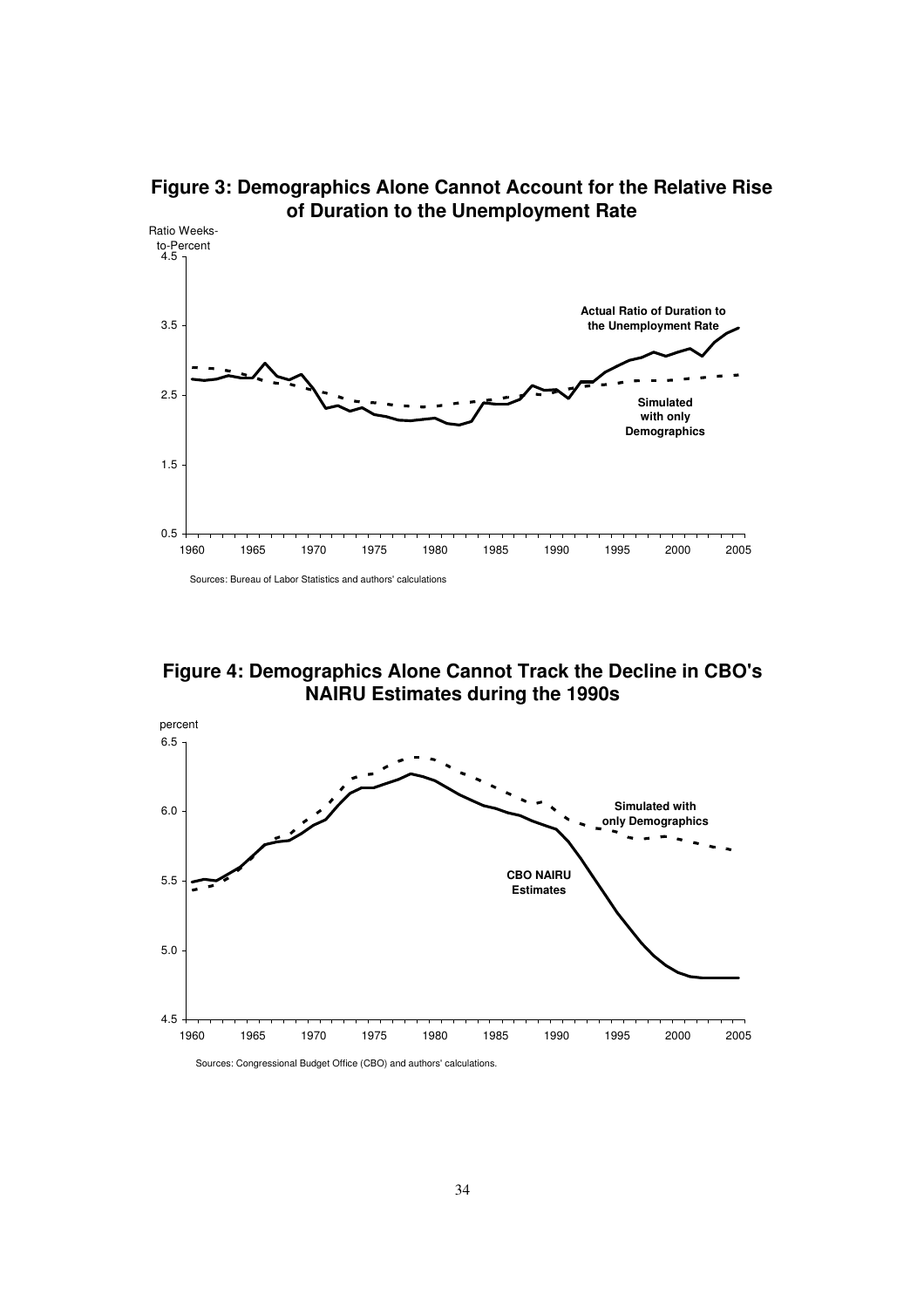

**Figure 5: Demographic Shifts Stop Tracking Actual and Cyclically-Adjusted Separation Rates Since the Early 1990s**

1960 1962 1964 1966 1968 1970 1972 1974 1976 1978 1980 1982 1984 1986 1988 1990 1992 1994 1996 1998 2000 2002 2004 2006

# **Figure 6: Demographics and Shifts in Turnover Behavior Track the mid-1990s' Relative Rise of Duration to the Unemployment Rate**



Sources: Bureau of Labor Statistics and authors' calculations.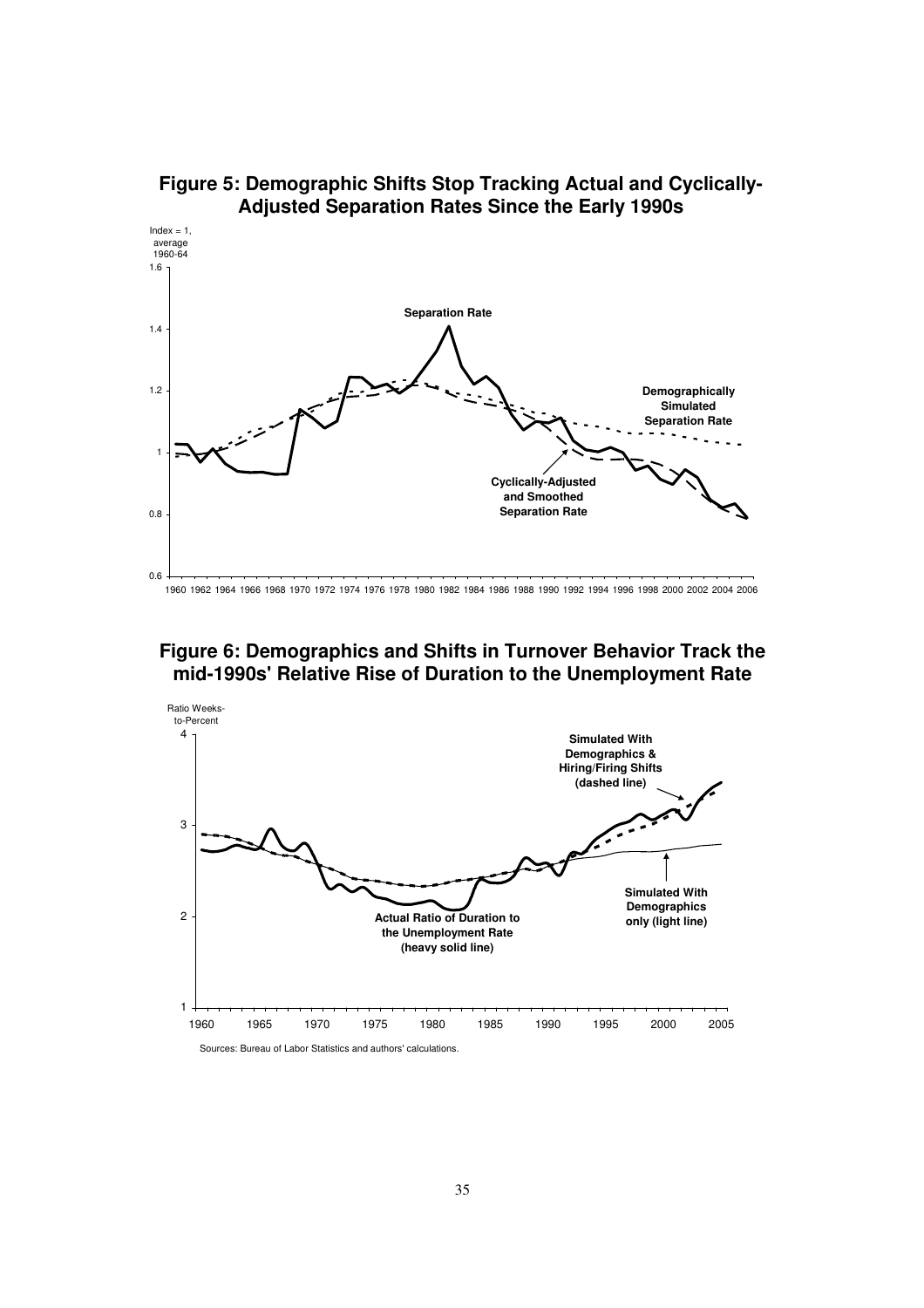



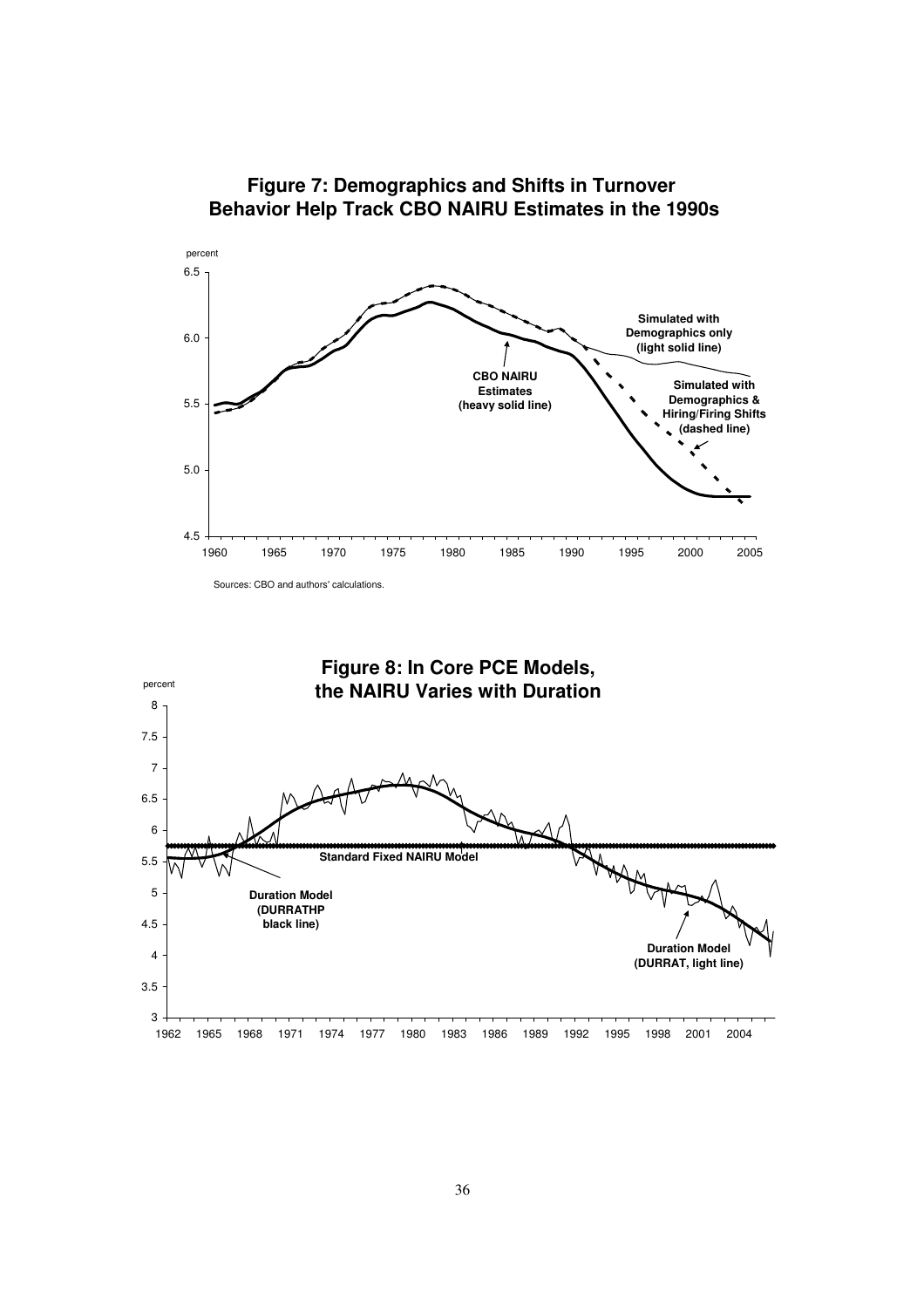|                                       |                               | Demo. Adj. Unemp. Rate <sup>#</sup> |                               |                               |                               |                        |                        |                        |
|---------------------------------------|-------------------------------|-------------------------------------|-------------------------------|-------------------------------|-------------------------------|------------------------|------------------------|------------------------|
| Variable                              | Model 1                       | Model 2                             | Model 3                       | Model 4                       | Model 5                       | Model 6                | Model <sub>7</sub>     | Model 8                |
| constant                              | $0.0032$ *                    | $0.0087**$                          | $0.0105$ **                   | $0.0084$ *                    | $0.0084$ *                    | $0.0084$ *             | 0.0040                 | $0.0071$ <sup>*</sup>  |
|                                       | (5.01)                        | (5.02)                              | (3.59)                        | (2.74)                        | (4.74)                        | (2.66)                 | (5.64)                 | (4.64)                 |
| $U_{t-1}$                             | $-0.0006$ **                  | $\textbf{-0.0008}^{\ast\ast}$       | $\textbf{-0.0008}^{\ast\ast}$ | $\textbf{-0.0008}^{\ast\ast}$ | $\textbf{-0.0008}^{\ast\ast}$ | $-0.0008***$           | $-0.0007***$           | $-0.0008^{**}$         |
|                                       | (5.23)                        | $(-6.34)$                           | $(-5.53)$                     | $(-5.50)$                     | $(-6.16)$                     | $(-5.34)$              | $(-5.84)$              | $(-6.31)$              |
| NIXON <sub>t</sub>                    | $\textbf{-0.0038}^{\ast\ast}$ | $-0.0045$ **                        | $-0.0038***$                  | $-0.0045$ **                  | $-0.0042$ **                  | $-0.0042$ **           | $-0.0039***$           | $-0.0043***$           |
|                                       | $(-2.86)$                     | $(-3.41)$                           | $(-2.87)$                     | $(-3.36)$                     | $(-3.20)$                     | $(-3.15)$              | $(-3.00)$              | $(-3.32)$              |
| NIXOFF <sub>t</sub>                   | $0.0108^{**}$                 | $0.0104***$                         | $0.0105\overset{**}{ }$       | $0.0104^{**}$                 | $0.0103***$                   | $0.0103***$            | $0.0107***$            | $0.0104***$            |
|                                       | (7.25)                        | (7.15)                              | (7.16)                        | (7.13)                        | (7.08)                        | (7.06)                 | (7.32)                 | (7.13)                 |
| $ENERGY_t$                            | 0.0002                        | $0.0029$ *                          | 0.0022                        | $0.0029$ *                    | $0.0028$ *                    | $0.0028^{+}$           | 0.0020                 | $0.0026^{+}$           |
|                                       | (1.26)                        | (2.08)                              | (1.61)                        | (2.07)                        | (1.99)                        | (1.97)                 | (1.49)                 | (1.91)                 |
| $\Delta$ RER8Q <sub>t-2</sub>         | $-0.0048$ <sup>*</sup>        | $-0.0050$ **                        | $-0.0041$ <sup>*</sup>        | $-0.0050$ <sup>*</sup>        | $-0.0048$ <sup>*</sup>        | $-0.0048$ <sup>*</sup> | $-0.0049$ <sup>*</sup> | $-0.0051$ **           |
|                                       | $(-2.43)$                     | $(-2.61)$                           | $(-2.08)$                     | $(-2.54)$                     | $(-2.50)$                     | $(-2.41)$              | $(-2.54)$              | $(-2.66)$              |
| $DURRAT_{t-1}$                        |                               | $-0.0015***$                        |                               | $-0.0015$ <sup>*</sup>        |                               |                        |                        | $-0.0009$ <sup>*</sup> |
|                                       |                               | $(-3.39)$                           |                               | $(-2.19)$                     |                               |                        |                        | $(-2.29)$              |
| $DURRATHP_{t-1}$                      |                               |                                     |                               | $-0.0014***$                  | $-0.0014^{+}$                 |                        |                        |                        |
|                                       |                               |                                     |                               |                               | $(-3.12)$                     | $(-1.75)$              |                        |                        |
| $AGE35+_{t-1}$                        |                               |                                     | $-0.00010^*$                  | 0.000001                      |                               | $-0.00001$             |                        |                        |
|                                       |                               |                                     | $(-2.55)$                     | (0.13)                        |                               | $(-0.01)$              |                        |                        |
| NAIRU, 06:Q4 5.75%                    |                               | 4.39%                               | 4.87%                         | 4.37%                         | 4.23%                         | 4.22%                  | $6.15\%$ <sup>#</sup>  | $5.27\%$ <sup>#</sup>  |
| $\%\Delta U^{\bullet}$ / $\%\Delta R$ |                               | 0.810                               |                               |                               | 0.792                         |                        |                        |                        |
| LM(1)                                 | 0.54                          | 1.04                                | 0.83                          | 1.05                          | 1.17                          | 1.17                   | 1.07                   | 1.17                   |
| LM(2)                                 | 0.72                          | 1.11                                | 0.85                          | 1.13                          | 1.17                          | 1.17                   | 1.07                   | 1.23                   |
| $q(24)$<br>$R^2$                      | 18.23                         | 15.82                               | 14.82                         | 15.93                         | 16.28                         | 16.26                  | 17.12                  | 17.08                  |
|                                       | .8882                         | .8950                               | .8919                         | .8943                         | .8939                         | .8932                  | .8920                  | .8948                  |

**Table 1: Core PCE Inflation Regressions with Real Ex. Rate, Sample: 1962:Q2-2006:Q4<sup>1</sup>**

1. Sums of coefficients for lags of inflation not reported as the sum is constrained to =  $1.^*($ <sup>\*\*\*</sup>,<sup>\*</sup>): significant at the 5% (1%, 10%) level.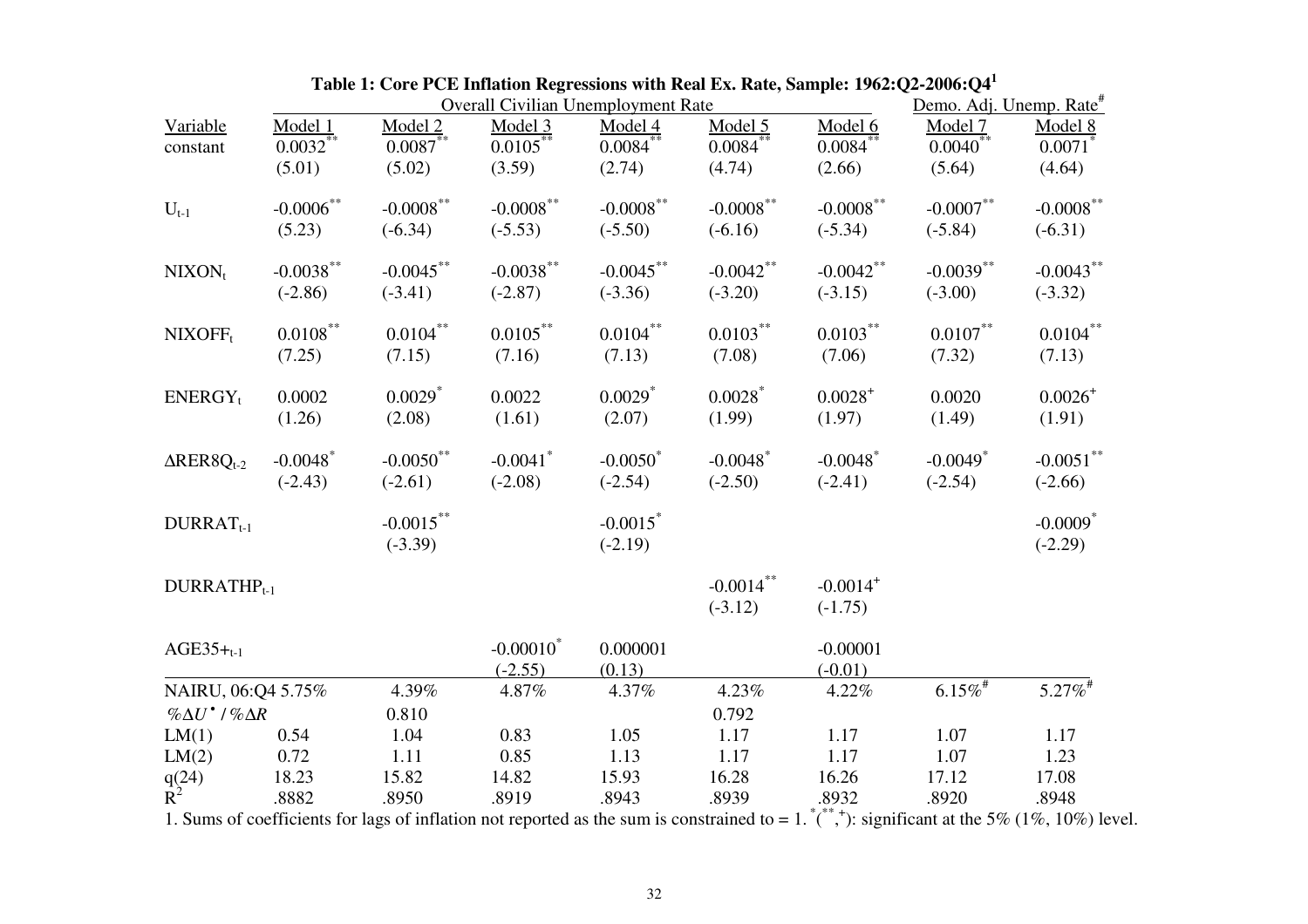| <b>Overall Civilian Unemployment Rate</b> |                                 |                                           |                                  |                                     |                                            |                                            |                                      | Demo.-Adj. Unemployment <sup>#</sup>        |  |  |
|-------------------------------------------|---------------------------------|-------------------------------------------|----------------------------------|-------------------------------------|--------------------------------------------|--------------------------------------------|--------------------------------------|---------------------------------------------|--|--|
| Variable<br>constant                      | Model 1<br>$0.0118**$<br>(5.91) | $\frac{\text{Model 2}}{0.0260}$<br>(7.84) | Model 3<br>$0.0353$ **<br>(5.76) | Model 4<br>$0.0267$ *<br>(4.04)     | Model 5<br>$0.0265$ <sup>*</sup><br>(7.81) | Model 6<br>$0.0254$ *<br>(3.73)            | Model 7<br>0.0141<br>(7.06)          | Model 8<br>$0.0221$ <sup>**</sup><br>(7.58) |  |  |
| $U_{t-1}$                                 | $-0.0015$ **<br>$(-5.75)$       | $\textbf{-0.0021}^{**}$<br>$(-7.82)$      | $-0.0023***$<br>$(-7.23)$        | $-0.0021$ **<br>$(-6.87)$           | $\textbf{-0.0021}^{**}$<br>$(-7.84)$       | $\textbf{-0.0021}^{\ast\ast}$<br>$(-6.72)$ | $\textbf{-0.0018}^{**}$<br>$(-6.94)$ | $-0.0020$ <sup>**</sup><br>$(-7.83)$        |  |  |
| NIXON <sub>t</sub>                        | $-0.0046^{+}$<br>$(-1.67)$      | $-0.0062$ <sup>*</sup><br>$(-2.40)$       | $-0.0040$<br>$(-1.53)$           | $-0.0061$ <sup>*</sup><br>$(-2.30)$ | $-0.0055$ <sup>*</sup><br>$(-2.17)$        | $-0.0056$<br>$(-2.16)$                     | $-0.0048^{+}$<br>$(-1.83)$           | $-0.0059$ <sup>*</sup><br>$(-2.31)$         |  |  |
| $NIX$ OF $F_t$                            | $0.0067$ *<br>(2.18)            | $0.0057$ *<br>(1.99)                      | $0.0064$ *<br>(2.16)             | $0.0057$ *<br>(1.99)                | $0.0056^{+}$<br>(1.95)                     | $0.0056^{+}$<br>(1.93)                     | $0.0067$ *<br>(2.25)                 | $0.0056^{+}$<br>(1.96)                      |  |  |
| $ENERGY_t$                                | $-0.0032$<br>$(-1.10)$          | $-0.0004$<br>$(-0.16)$                    | $-0.0014$<br>$(-0.49)$           | $-0.0004$<br>$(-0.15)$              | $-0.0004$<br>$(-0.14)$                     | $-0.0004$<br>$(-0.14)$                     | $-0.0026$<br>$(-0.91)$               | $-0.0012$<br>$(-0.43)$                      |  |  |
| $PROD12_{t-1}$                            | $0.3361$ *<br>(2.46)            | $0.5282***$<br>(4.00)                     | $0.6501^{**}$<br>(4.28)          | $0.5373***$<br>(3.52)               | $0.5372***$<br>(4.05)                      | $0.5228***$<br>(3.40)                      | $0.3352***$<br>(2.61)                | $0.5106***$<br>(3.85)                       |  |  |
| $\Delta$ RER8 $Q_{t-2}$                   | $-0.0045$<br>$(-1.08)$          | $-0.0047$<br>$(-1.22)$                    | $-0.0019$<br>$(-0.47)$           | $-0.0046$<br>$(-1.14)$              | $-0.0042$<br>$(-1.09)$                     | $-0.0044$<br>$(-1.10)$                     | $-0.0049$<br>$(-1.21)$               | $-0.0048$<br>$(-1.25)$                      |  |  |
| PROFSHAR, $0.8759**$                      | (13.44)                         | $0.9046***$<br>(14.89)                    | $0.8701\sp{**}$<br>(13.97)       | $0.9034***$<br>(14.65)              | $0.8974***$<br>(14.80)                     | $0.8990**$<br>(14.64)                      | $0.8717***$<br>(13.94)               | $0.9009***$<br>(14.82)                      |  |  |
| $DURRAT_{t-1}$                            |                                 | $-0.0044$ **<br>$(-5.17)$                 |                                  | $-0.0043$ <sup>*</sup><br>$(-3.06)$ |                                            |                                            |                                      | $-0.0029$ **<br>$(-3.65)$                   |  |  |
| $DURRATHP_{t-1}$                          |                                 |                                           |                                  |                                     | $-0.0046$<br>$(-5.18)$                     | $-0.0048$ **<br>$(-3.08)$                  |                                      |                                             |  |  |
| $AGE35+_{t-1}$                            |                                 |                                           | $-0.0004$ **<br>$(-4.04)$        | $-0.00002$<br>$(-0.12)$             |                                            | 0.00003<br>(0.19)                          |                                      |                                             |  |  |
| NAIRU,06:Q4 -1.57%                        |                                 | 4.27%                                     | 4.67%                            | 4.30%                               | 4.01%                                      | 3.99%                                      | $6.56\%$ <sup>#</sup>                | $4.67\%$ <sup>#</sup>                       |  |  |
| $\%\Delta U^{\bullet}$ / $\%\Delta R$     |                                 | $-1.000$                                  |                                  |                                     | $-1.024$                                   |                                            |                                      |                                             |  |  |
| D.W.                                      | 1.62                            | 1.87                                      | 1.78                             | 1.87                                | 1.87                                       | 1.83                                       | 1.74                                 | 1.87                                        |  |  |
| LM(1)                                     | $7.00***$                       | 0.78                                      | 2.22                             | 0.79                                | 0.83                                       | 0.84                                       | $3.31^{+}$                           | 0.79                                        |  |  |
| LM(2)                                     | $9.72***$                       | 0.81                                      | 2.71                             | 0.82                                | 0.93                                       | 0.95                                       | 4.46                                 | 0.86                                        |  |  |
| $q(24)$<br>$R^2$                          | $42.11$ <sup>*</sup>            | 27.74                                     | 26.64                            | 27.77                               | 27.24                                      | 27.17                                      | 29.42                                | 27.62                                       |  |  |
|                                           | .7374                           | .7737                                     | .7603                            | .7723                               | .7739                                      | .7725                                      | .7565                                | .7739                                       |  |  |

**Table 2: Nominal Wage Inflation Regressions With Real Ex. Rate (NonFarm Business Sector), Sample: 1962:Q2-2006:Q4<sup>1</sup>**

1. Sums of coefficients for lags of inflation not reported as the sum is constrained to =  $1.$   $*$ ( $*$ ,  $*$ ): significant at the 5% (1%, 10%) level.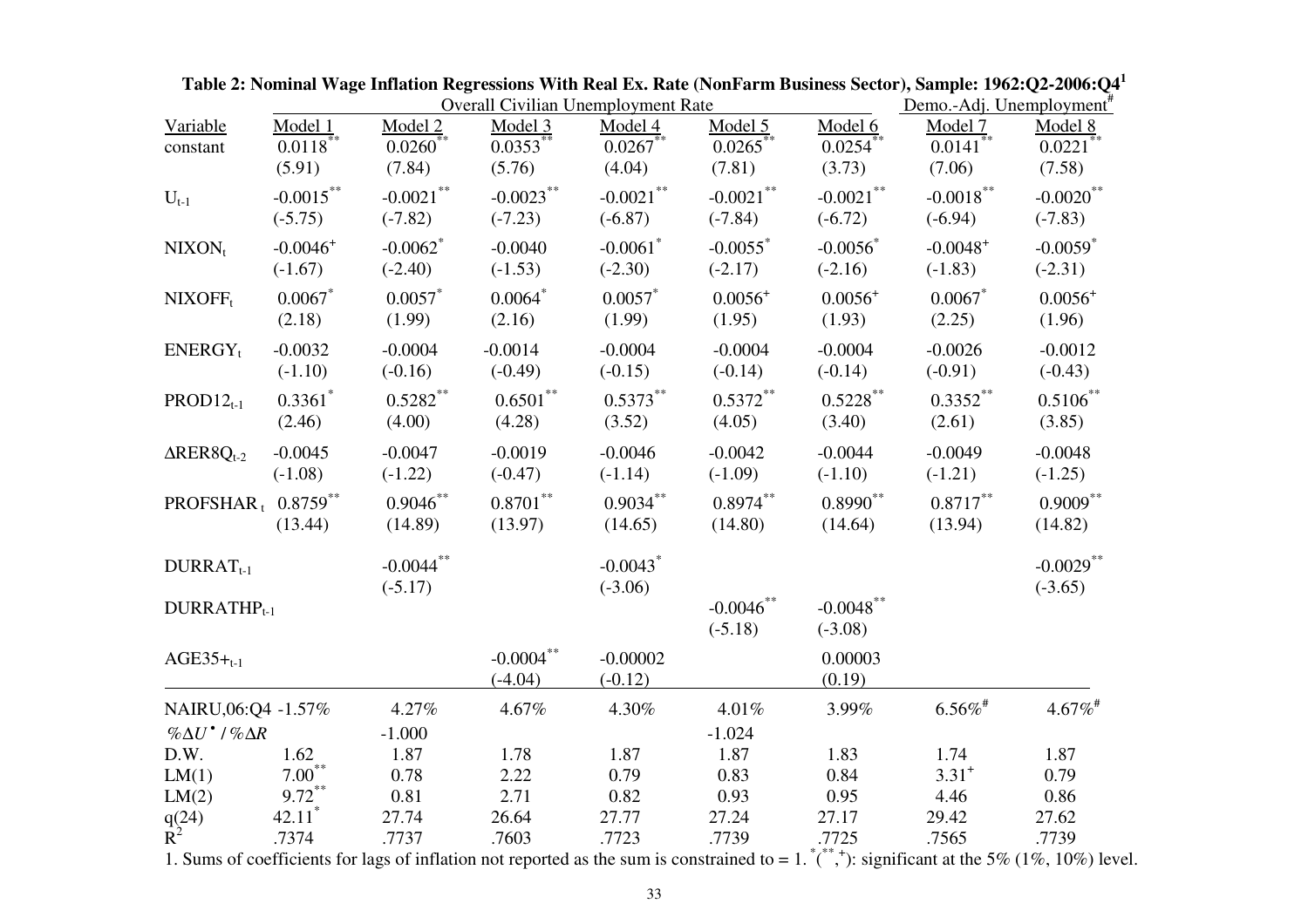## **Endnotes**

 $2$  As in Shimer (2007), it is assumed that workers transition between employment and unemployment and do not enter or leave the labor force. Shimer explores the implications of relaxing this assumption and finds that, "although this changes the level of job finding and exit probabilities, it does not quantitatively affect their fluctuations" (p. 2). In addition, Blanchard and Diamond (1990) show that approximately 50% of hires are from individuals classified as "not in the labor force," suggesting that the distinction between being unemployed and being out of the labor force is not important for many individuals.

 $3$  These calculations assume that the economy is in a steady-state equilibrium in which employment is constant.

<sup>4</sup> This appendix is available from the authors upon request. In the efficiency wage model, the elasticity of the NAIRU with respect to the separation rate is 0.943 (given the baseline parameters). In the matching model, this elasticity lies between 0.987 and 0.976 when reasonable values are chosen for the model's parameters.

 $<sup>5</sup>$  Estimates of the natural rate are available at www.cbo.gov/Spreadsheet/8565\_table2-2.xls.</sup>

<sup>6</sup> These data were constructed by Robert Shimer. For additional details, please see Shimer (2007) and his webpage http://robert.shimer.googlepages.com/flows. The separation data are available http://robert.shimer.googlepages.com/sep-prob.dat.

<sup>7</sup> Data on hiring probabilities are available at http://robert.shimer.googlepages.com/find-prob.dat.

<sup>8</sup> Figures reporting the results of these simulations are available from the authors upon request. In these simulations, there is one value of *q* for the entire economy, and this value of *q* depends on the percentage of workers above and below 35, as well as on the percentage in each demographic subcategory.

<sup>9</sup> *NIXON* equals 1 during the first two quarters of price controls (1971:3-71:4) and equals 0 otherwise, while *NIXOFF* equals 1 during the first two quarters when price controls were no longer in effect (1974:2-74:3). These variables differ slightly from those of Gordon (1977), which were less statistically significant and whose inclusion did not eliminate serially correlated errors in many similar (mainly baseline) regressions.

<sup>10</sup> Results were similar using the core CPI, but some of the post-1994 drop in the NAIRU derived from CPI regressions may be an artifact of changes in CPI measurement methodology designed to reduce bias.

<sup>11</sup> Overall prices outperformed PCE prices reflecting that firms pay the marginal product of labor (productivity plus wages deflated by output prices) in the long-run (pp. 147-49 and 151, *Economic Report of the Presiden*t, 1997). A productivity variable (*PROD*12) was added in order for the wage equations to be well-behaved, as in Staiger, Stock, and Watson (2001). The span of the productivity term mirrors the 12 quarterly inflation lags without unduly reducing the degrees of freedom by including 12 noisy lags of quarterly productivity growth.

 $12$  Owing to this scaling, the reported coefficient differs to a large multiplicative extent compared to an earlier version of this paper when *PROD*12 was defined in percentage points and was an annualized rate.

<sup>13</sup> This is consistent with the classification of the unemployment rate as a coincident economic indicator and the duration of unemployment as a lagging indicator by the Conference Board.

 1 Other versions of efficiency wage theory are the gift-exchange model of Akerlof (1982, 1984) and the adverse selection model of Weiss (1980). In these models, efficiency is probably less dependent on the unemployment rate or the hiring rate than in the shirking and labor turnover models.